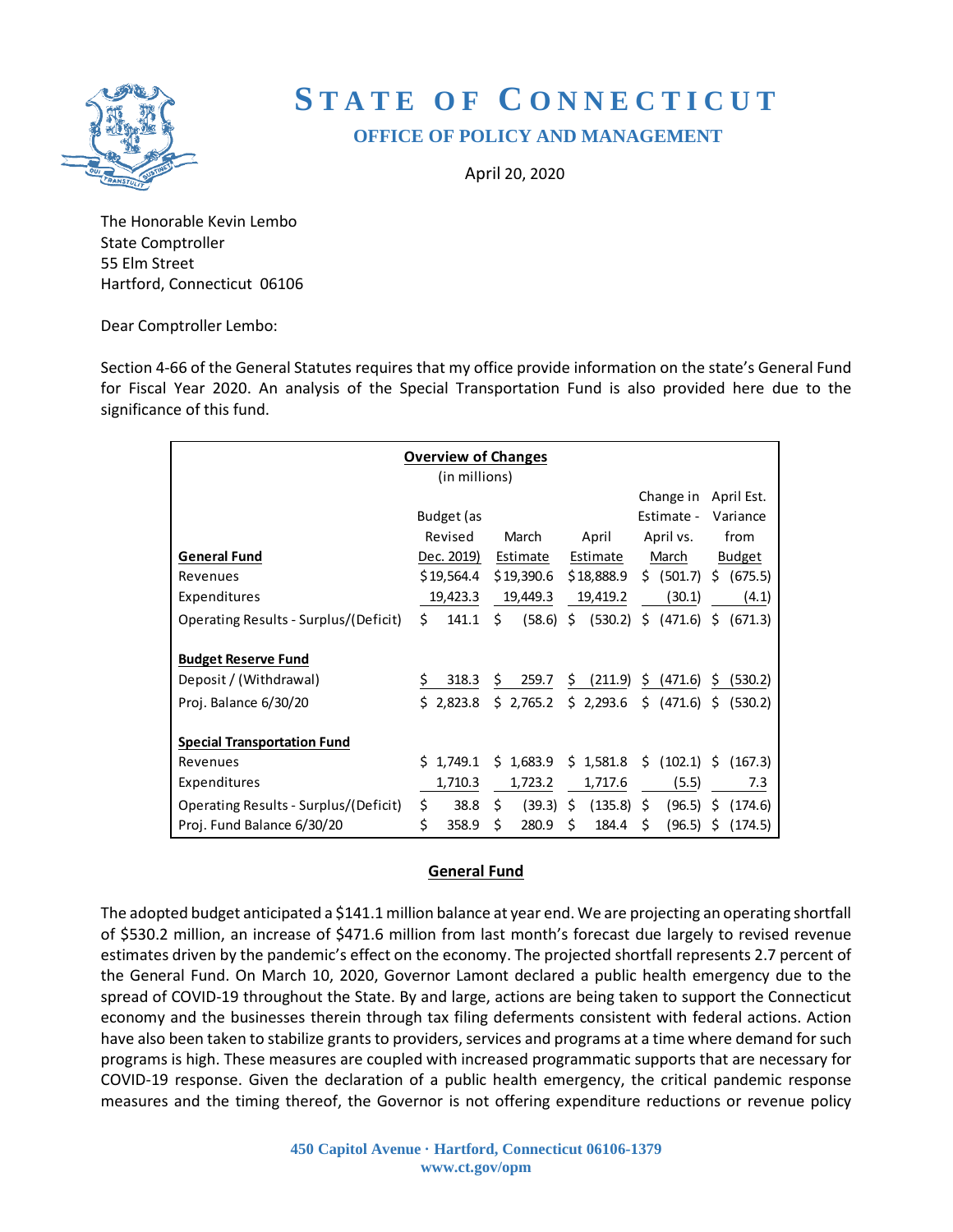changes to address the deficit. Any year-end deficit will, by operation of existing state law, be addressed through a transfer from the Budget Reserve Fund when the Comptroller closes the books for fiscal year 2020.

The estimated rainy day fund balance at the start of FY 2020 is \$2.5 billion, or about 13.0% of net General Fund appropriations. After closing the anticipated FY 2020 deficit, reserves are expected to be almost \$2.3 billion by the beginning of FY 2021, or 11.4% of net General Fund appropriations for that year. The projected Budget Reserve Fund balance at year end is depicted below.

| <b>Budget Reserve Fund</b>                                |   |               |
|-----------------------------------------------------------|---|---------------|
|                                                           |   | (in millions) |
| Estimated BRF Ending Balance - FY 2019 (OSC Est. 9/30/19) | Ś | 2,505.5       |
| Projected Operating Deficit - FY 2020 (OPM 04/20/20 Est.) | Ś | (530.2)       |
| Volatility Cap Deposit - FY 2020 (OPM 04/20/20 Est.)      |   | 318.3         |
| Estimated BRF Ending Balance - FY 2020                    |   | 2.293.6       |

Our estimates include anticipated state costs for the state's pandemic response. The table attached to this letter outlines specific measures approved to date as part of that response, but it should be noted that agencies, particularly those with 24/7 operations, are incurring significant overtime and other personnel costs that may prove to be reimbursable through federal supplemental funding bills. As a result, we believe that our spending estimates may overstate the requirement for state funding in response to the pandemic.

The federal government has enacted three emergency supplemental funding bills which will provide significant resources to the state. One of the vehicles for this relief is through a 6.2 percent increase in reimbursement for the Medicaid program, and this additional reimbursement is reflected in both our estimate of Medicaid spending as well as our revenue projection, as discussed later in this letter.

# **Revenues**

Estimated revenues have been revised downward this month by \$501.7 million due to the suspension of business activity in certain sectors and corresponding employee furloughs and layoffs wrought by the global pandemic. The largest revisions are in the Sales and Use Tax, down \$281.3 million, and in the withholding component of the Personal Income Tax, down \$120.7 million. The Corporation Tax has been revised downward by \$71.9 million due to projected reduced corporate profitability affecting estimated payments. Indian Gaming Payments have been revised downward by \$31.0 million due to the temporary closure of the state's two casinos, and Transfers - Special Revenue have been revised downward by \$15.8 million as lottery and keno sales have declined. Licenses Permits and Fees have been revised downward by \$11.8 million primarily due to the extension of certain due dates in response to the pandemic, which will largely shift such revenue into FY 2021. Federal Grants have been revised upward by \$46.8 million due to the increase in federal reimbursement from the enhanced Medicaid matching rate provided in the Families First Coronavirus Response Act. All other changes net to a negative \$16.0 million.

Most of the due date extensions that have been implemented by the Internal Revenue Service and the Department of Revenue Services (DRS) to assist tax filers impacted by the pandemic currently fall within the existing statutory revenue accrual period for this fiscal year for those tax-types, and therefore remittance delays are not expected to have a material impact on budgetary balance outside of small losses in interest income from the change in timing of collections. However, the state may seek a one-time extension to those accrual periods to allow the DRS adequate time to process returns and, in cases where no accrual period currently exists, to allow for such accrual on a one-time basis. The Office of the State Treasurer and the Office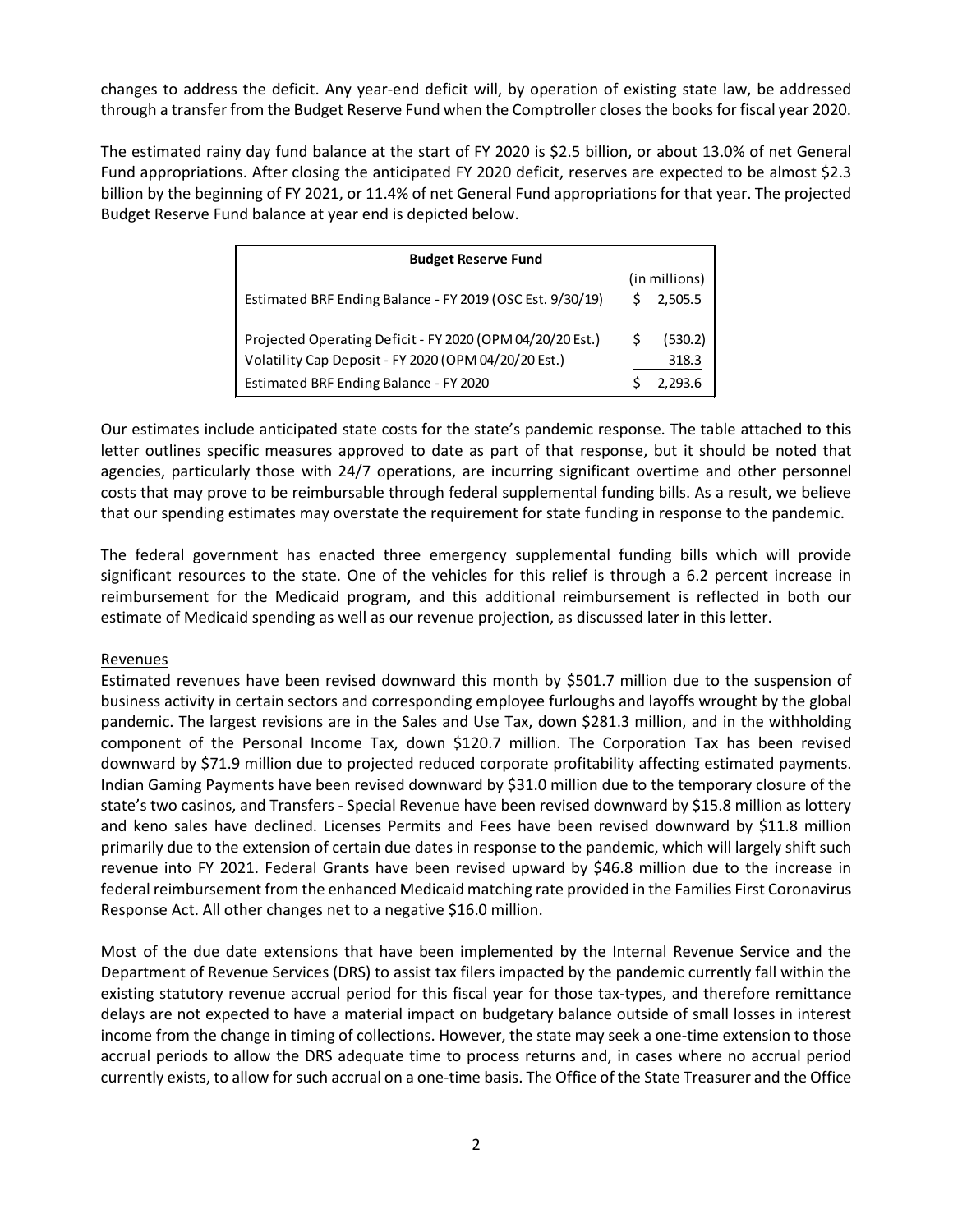of Policy and Management continue to monitor the cash flow impact of the timing changes, which are considerable but are currently manageable.

As in past years, we anticipate releasing an updated forecast on April 30 after issuance of the consensus revenue estimate required under section 2-36c of the General Statutes. Unlike past years, however, the remittance deferments announced by the Internal Revenue Service and DRS to assist tax filers impacted by the pandemic will hamper our ability to forecast many tax revenue sources, including Personal Income Tax collections and associated refunds. Additionally, our ability to forecast the balance in the Budget Reserve Fund will be hampered due to delays in the Estimates and Finals component of the Personal Income Tax and the Pass-Through Entity Tax which are the components of the volatility cap. While our estimate this month does not include a decline in either tax source in FY 2020, our projection of a \$318.3 million volatility deposit may be impacted if taxpayers reduce their estimated payments. However, my office is continually assessing the economic impacts of the pandemic on the state's revenue streams and will report material developments in future forecasts. The adequacy of the Budget Reserve Fund will be critical for any necessary long-term recovery of state finances--the rapid deterioration of the BRF during the last recession necessitated years of budget cuts and tax increases.

# Expenditures

We are projecting net expenditures will, in aggregate, be below the amended budget plan by \$4.1 million, an improvement of \$30.1 million from last month's estimate due to revised estimates of lapses and deficiencies, explained below.

*Deficiencies*. Projected shortfalls totaling \$55.5 million are forecast in the following agencies:

- Department of Economic and Community Development. A net \$3,788,074 shortfall is projected in the Capital Region Development Authority account due to the effect of the COVID-19 pandemic. Event cancellations have impacted attendance and associated revenues at the Pratt and Whitney Stadium at Rentschler Field (\$830,948), the XL Center (\$1,842,301) and the CT Convention Center (\$1,314,825). The overall shortfall is partially mitigated by lapses attributable largely to vacancies in the agency.
- Department of Mental Health and Addiction Services. A net shortfall of \$7.95 million is forecast. Other Expenses spending is \$2.3 million over budget due largely to various facility maintenance and repair costs, and increased software licensing costs. Spending on contracted medical services in the Professional Services account is projected to have a \$3.5 million deficiency due largely to use of contracted psychiatrists given difficulties recruiting for vacancies. The General Assistance Managed Care and Discharge and Diversion accounts are over budget by \$1.25 million and \$250,000 respectively due to client care costs. Shortfalls of \$350,000 in the Behavioral Health Medications account and \$1.8 million in Workers' Compensation Claims are projected due to cost trends. The overall shortfall is partially mitigated by a \$1.5 million Personal Services lapse due to vacancies.
- Department of Correction. A total net shortfall of \$19.0 million is projected. Other Expenses spending, inclusive of projected expenditures related to the pandemic, will result in a net shortfall of \$3.9 million. A \$15.1 million shortfall is projected in Inmate Medical Services largely due to outpatient services and pharmaceutical utilization trending higher than compared to last fiscal year. While the agency has transitioned its pharmacy provider, costs of pharmaceuticals have declined but are offset by increased utilization. Additionally, overtime costs for medical staff along with the use of temporary staffing are up compared to last fiscal year as the agency works to achieve appropriate staffing levels.
- Public Defender Services Commission. A \$370,000 deficiency is projected in the Assigned Counsel Criminal account due to appropriations that are lower than prior year spending levels.
- OSC Fringe Benefits. A net shortfall of \$23.5 million is forecast based on current cost trends, including projected shortfalls of \$42.0 million in the State Employees' Health Service Cost account to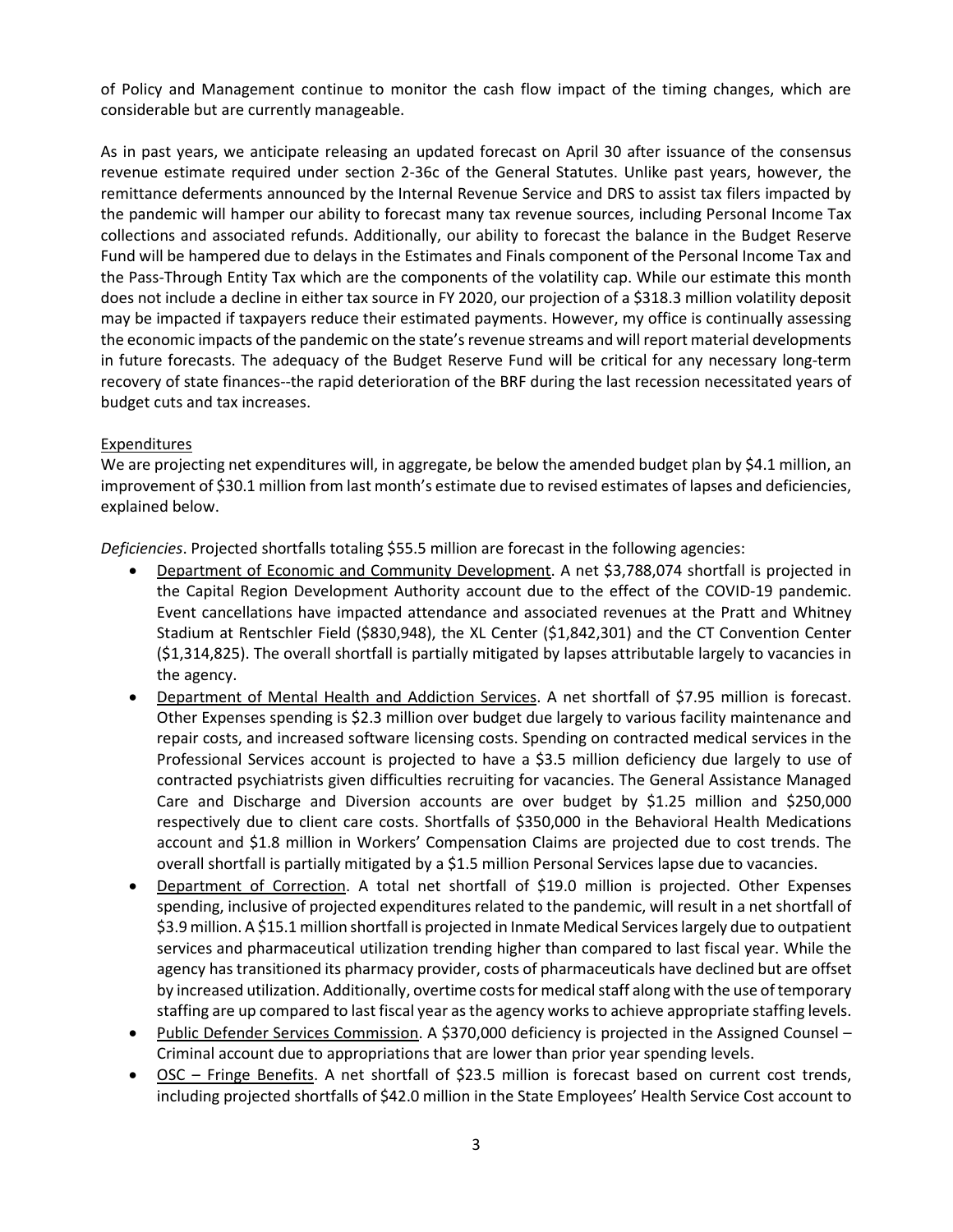reflect higher than expected claims experience and premium costs, \$4.0 million in the Employers' Social Security Tax account, \$1.4 million in the SERS Defined Contribution Match account, and \$0.22 million in the Insurance – Group Life account. Partially offsetting these shortfalls are a projected lapse of \$5.0 million in the Retired State Employees' Health Service Cost account that is primarily the result of lower Medicare Advantage premiums attributable to the repeal of the federal health insurance tax; a \$2.4 million lapse in the Unemployment Compensation account; a \$2.7 million lapse in the Other Post Employment Benefits account; and a \$14.0 million lapse in the Higher Education Alternate Retirement Program (ARP), which is attributable to 1,600 employees shifting from ARP to SERS as an outcome of a grievance award, as well as a one-time accounting transaction related to the July 1, 2019, change in how these costs are budgeted.

DAS – Workers' Compensation Claims. A \$0.9 million shortfall is projected based on current claim trends.

Our forecast includes an estimated \$50.0 million in unappropriated expenditures for Adjudicated Claims. Existing law identifies the resources of the General Fund as the source for payments.

*Lapses*. Our projections reflect the amounts currently withheld from agencies to achieve budgeted lapse targets. Additionally, the following sums totaling \$129.0 million are estimated to remain unspent this fiscal year:

- State Treasurer Debt Service. A lapse of \$14.0 million is expected in the Debt Service account due to savings achieved from the December 2019 General Obligation bond sale.
- Personal Services. We are projecting a total of \$10.82 million in lapsing Personal Services appropriations in the following agencies:
	- o Office of Legislative Management \$4.0 million;
	- o Auditors of Public Accounts \$350,000;
	- o Commission on Women, Children, Seniors, Equity and Opportunity \$175,000;
	- o Office of the State Treasurer \$48,000;
	- o Office of the State Comptroller \$400,000;
	- o Department of Revenue Services \$3.1 million;
	- o Department of Veterans Affairs \$300,000;
	- o Office of the Attorney General \$400,000;
	- o Division of Criminal Justice a net \$720,000;
	- o Department of Consumer Protection \$490,000;
	- o Department of Agriculture \$350,000;
	- o Agricultural Experiment Station \$40,000;
	- o Office of Health Strategy \$100,000;
	- o State Library \$275,000; and
	- o Office of Higher Education \$70,000.
- Election Enforcement Commission, Office of State Ethics, Freedom of Information Commission. These agencies are projected to lapse \$125,000, \$100,000 and \$140,000, respectively, reflective of spending trends.
- Office of Policy and Management. A total lapse of \$1,664,000 is forecast, with \$475,000 in Personal Services, \$300,000 in the Property Tax Relief for Veterans account, \$244,000 in the Tax Relief for Elderly Renters account, and \$20,000 in the Property Tax relief Elderly Freeze Program due to reduced claims. The MRDA account will lapse \$425,000 due to startup delays. Additionally, \$200,000 will lapse in the Project Longevity account as no statutory authority exists for a budgeted grant to Waterbury.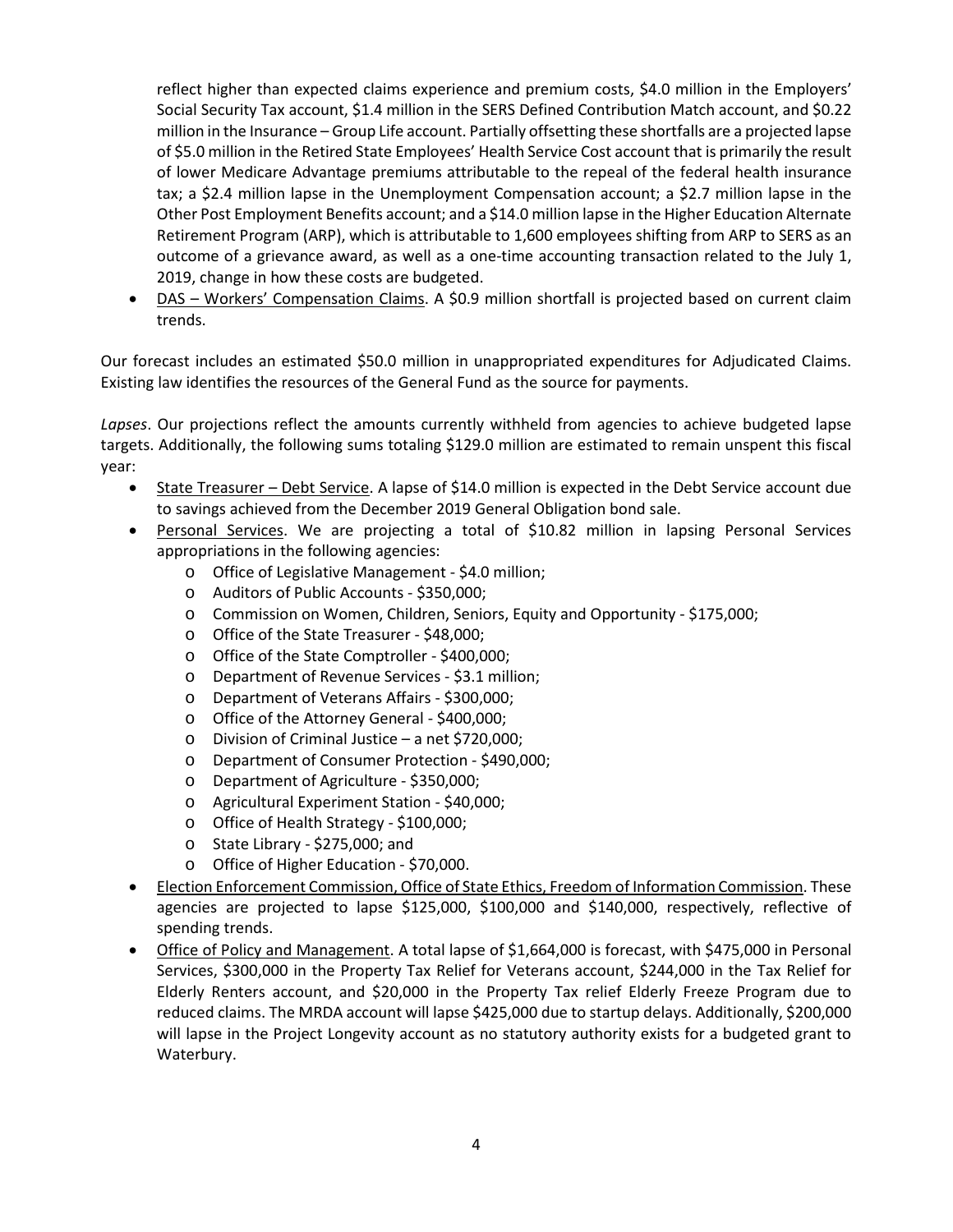- Department of Administrative Services. A net lapse of \$1.8 million is projected. A lapse of \$2.5 million in Personal Services due to vacancies and \$1.7 million in the Rents and Moving account are offset by a \$2.4 million shortfall in the Insurance and Risk Management account due to cost trends.
- Department of Labor. A total of \$590,000 will lapse, with \$50,000 in the Jobs First Employment Services account, \$250,000 in the Healthcare Apprenticeship Initiative account and \$290,000 in the Workforce Training Authority account due to startup delays.
- Department of Energy and Environmental Protection. A total of \$745,000 will lapse across a variety of accounts based on current expenditure trends.
- Department of Housing. A \$1.2 million lapse is forecast in the Housing / Homeless account as a result of natural placement delays.
- Department of Public Health. A net total of \$457,490 is projected to lapse across several accounts based on current expenditure trends.
- Department of Developmental Services. A net lapse of \$10.5 million is forecast. A shortfall of \$1.7 million in Other Expenses is due to appropriations that are less than prior year spending levels. This shortfall is more than mitigated by lapses, with \$3.7 million in Personal Services due to vacancies, \$7.0 million in the Behavioral Services Program account as a result of more individuals being supported in their own homes rather than in more expensive residential settings, and \$1.5 million across the Emergency Placements and ID Partnership accounts based on current expenditure trends.
- Department of Social Services. A net lapse of \$64.5 million is forecast. A projected \$46.5 million lapse is forecast in the Medicaid account after accounting for \$92.6 million in Medicaid costs related to the pandemic response which are more than offset by increased federal reimbursement provided under Public Law 116-127. Other pandemic costs totaling \$1.1 million are offset by lapses totaling more than \$19 million across Personal Services, Other Expenses and other various accounts.
- Department of Aging and Disability Services. A total of \$900,000 is projected to lapse, with \$200,000 in Personal Services due to vacancies, \$600,000 in the Employment Opportunities – Blind and Disabled account due to program efficiencies and programmatic restructuring that occurred in FY 2018 and which have contributed to lapses the last two years, and the remainder across other accounts based on current cost trends.
- State Department of Education. A total of \$4.56 million will lapse across several accounts based on current expenditure trends.
- Office of Early Childhood. A net lapse of \$625,000 is projected in the Early Care and Education account to reflect actual costs for early child care slots.
- Teachers' Retirement Board. A total lapse of \$1.75 million is forecast. Of this sum, \$1.5 million is projected to lapse in the Retirees Health Service Cost account due to lower than budgeted premiums that take effect January 1, 2020, resulting from reduced pharmacy trends. Additionally, \$200,000 will lapse in the Municipal Retiree Health Insurance Costs account based on current expenditure trends and \$50,000 will lapse in Personal Services.
- Department of Children and Families. A net total of \$6.795 million is projected to lapse across a variety of accounts, with the majority of this in the Board and Care for Children – Short-term and Residential account as a result of recent caseload reductions.
- Judicial Department. A net total of \$7.58 million will lapse, with \$6.7 million in Personal Services due to vacancies and the remainder in the Juvenile Justice Outreach Services account.

# **Special Transportation Fund**

The adopted budget anticipated a \$38.8 million balance from operations, while we project a \$135.8 million operating deficit by year end, due primarily to an \$102.1 million downward revision in projected revenues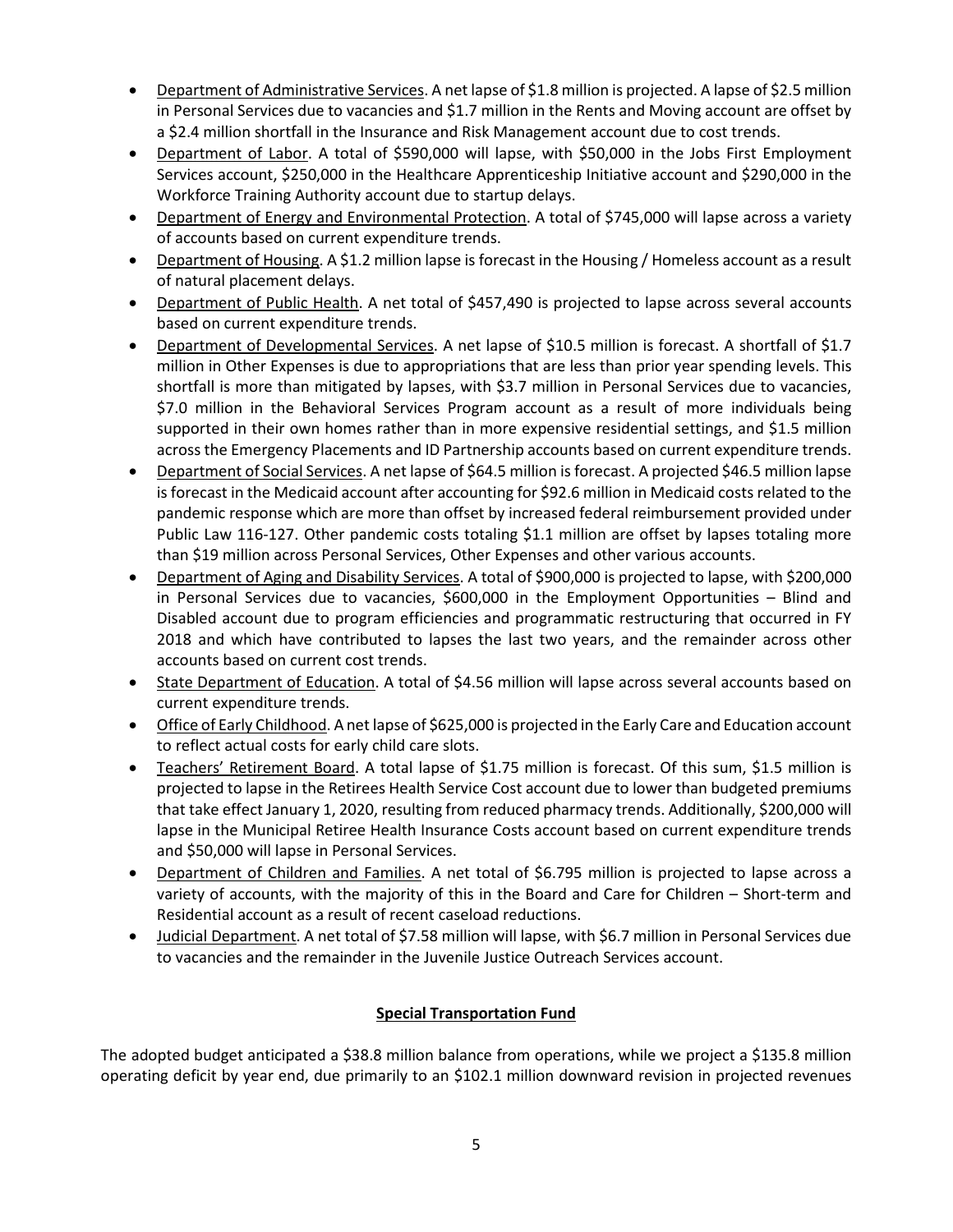compared to last month as discussed further below. We project that the Transportation Fund balance on June 30, 2020, will be \$184.3 million.

#### Revenues

Estimated revenues have been revised downward by \$102.1 million which is primarily a result of significant declines in global oil prices coupled by the effects of the coronavirus pandemic. The Motor Fuels Tax has been revised downward by \$26.5 million due to significant declines in consumption resulting from increased telecommuting and social distancing orders which we assume will continue through the month of May. The Oil Companies Tax has been revised downward by \$18.0 million as a result of continued declines in the price of oil. The Sales and Use Tax has been revised downward by \$26.3 million, consistent with revisions made in the General Fund. Motor Vehicle Receipts have been revised downward by \$20.0 million primarily due to the extension of vehicle license and registration remittance dates in response to the pandemic which will shift such revenue into FY 2021. All other changes net to a negative \$11.3 million.

#### **Expenditures**

Estimated expenditures are projected to be \$7.4 million above the budget plan, an improvement of \$5.5 million from last month's estimate. Additional requirements total \$10.3 million, with a net \$6.32 million in the Department of Transportation's Rail Operations account, reflective of current cost trends; a net \$2.975 million in the active employee healthcare account managed by the State Comptroller; and \$1.0 million in the DAS Insurance and Risk Management account based on several large payouts. Offsetting these projected shortfalls are lapses totaling \$14.9 million, with \$10 million in Debt Service as a result of a delay in the date of the fall bond sale, \$3.5 million in the Department of Motor Vehicles' Personal Services account due to vacancies, and \$1.4 million in the DAS – Workers' Compensation Claims account based on current expenditure trends. It should be noted that the impact of the pandemic on transit ridership and associated fare collections, as well as the amount of farebox relief provided by the federal emergency supplemental funding bills, is still being assessed and may materially impact future projections.

As the final quarter of the fiscal year nears conclusion, the estimates offered by my office will continue to be revised to reflect the impact of changes in the economy and revenue collections, expenditure patterns, and/or other factors.

Sincerely,

Melissa McCaw **Secretary** 

Attachments:

COVID Responses – Budget Impact Summary Statements, FY 2020 Revenue and Expenditures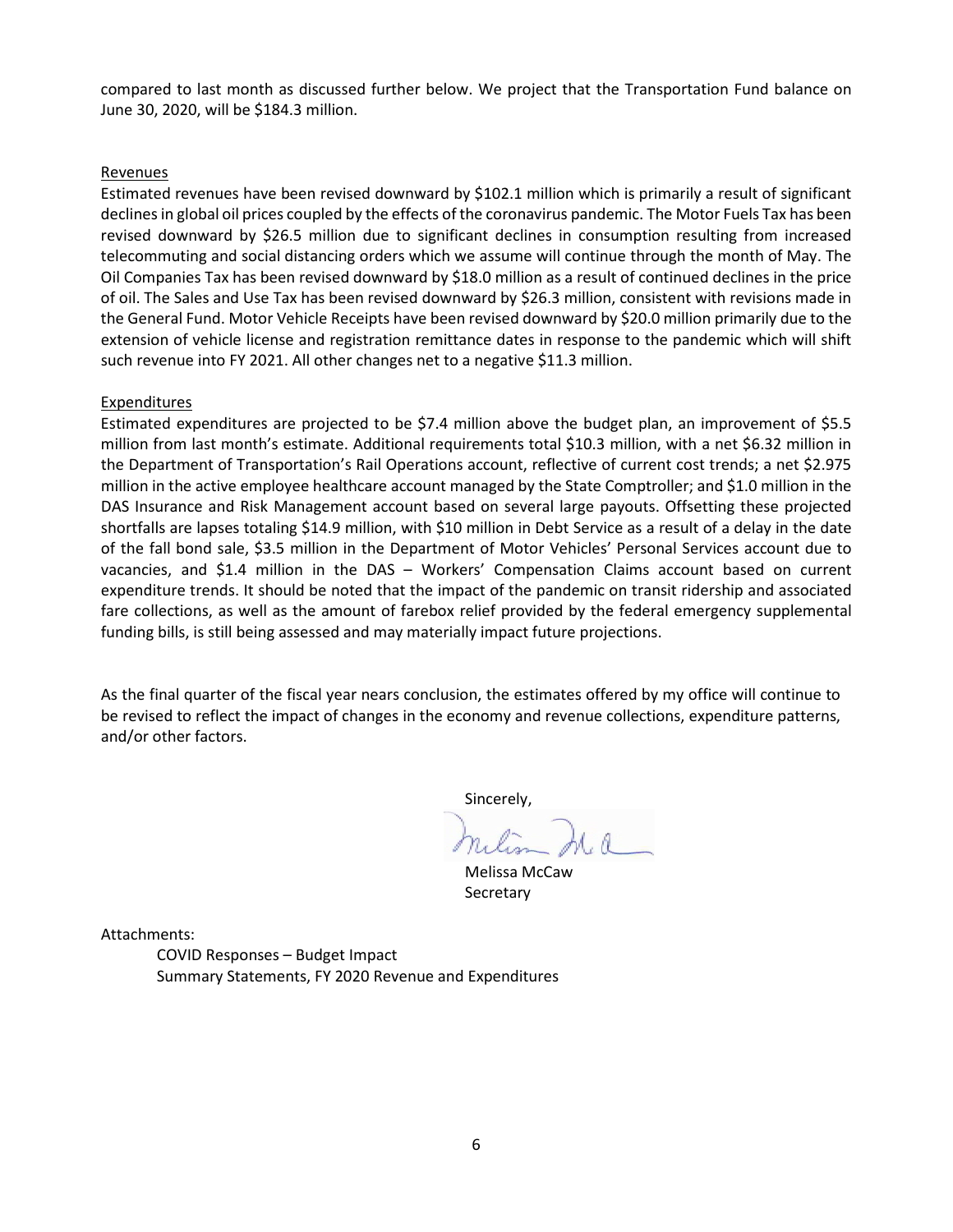#### **COVID-19 Response Items - Funding Sources and Budget Impact**

|                        |                                                                                                                                                                                                |                         | Total Cost - Expenditure or (Revenue Loss) |                                             |            |                                |             | <b>Funding Source</b> |                 |                                                 |                                                                                      |
|------------------------|------------------------------------------------------------------------------------------------------------------------------------------------------------------------------------------------|-------------------------|--------------------------------------------|---------------------------------------------|------------|--------------------------------|-------------|-----------------------|-----------------|-------------------------------------------------|--------------------------------------------------------------------------------------|
|                        |                                                                                                                                                                                                | Gross Cost              | Gross Cost                                 |                                             |            | State                          | State       |                       |                 |                                                 |                                                                                      |
| Agency                 | Item                                                                                                                                                                                           | SFY 2020                | SFY 2021                                   | Gross Total                                 | Unassigned | SFY 2020                       | SFY 2021    | Federal - CRF         |                 | Federal - T-XIX Federal - Other<br>Philanthropy | Notes                                                                                |
|                        | DSS60000 Medicaid service increase to reflect anticipated volume (est.)                                                                                                                        | 52,200,000<br>S.        |                                            | Ŝ.<br>52,200,000                            |            | \$15,900,000                   |             |                       | \$36,300,000    |                                                 | State share @ enhanced FMAP (+6.2%)                                                  |
|                        |                                                                                                                                                                                                |                         |                                            |                                             |            |                                |             |                       |                 |                                                 | State share @ enhanced FMAP (+6.2%).                                                 |
|                        | 2. DSS60000 Suspend Medicaid eligibility discontinuances for 3 months                                                                                                                          | \$12,900,000            |                                            | \$12,900,000                                |            | \$4,600,000                    |             |                       | s.<br>8,300,000 |                                                 | Approved for 3 months                                                                |
|                        |                                                                                                                                                                                                |                         |                                            |                                             |            |                                |             |                       |                 |                                                 |                                                                                      |
|                        |                                                                                                                                                                                                |                         |                                            |                                             |            |                                |             |                       |                 |                                                 | State share @ enhanced FMAP (+6.2%) in FY                                            |
|                        |                                                                                                                                                                                                |                         |                                            |                                             |            |                                |             |                       |                 |                                                 | 20 only; assumes 24,230 new enrollees with<br>90% staying on Medicaid until 12-month |
|                        | 3. DSS60000 Reflect new Medicaid enrollment due to AHCT's special open enrollment period                                                                                                       |                         |                                            | \$ 33,200,000 \$ 119,400,000 \$ 152,600,000 |            | \$ 10,000,000 \$ 40,300,000    |             |                       | \$102,300,000   |                                                 | redetermination                                                                      |
|                        |                                                                                                                                                                                                |                         |                                            |                                             |            |                                |             |                       |                 |                                                 | \$4.5m of gross costs are 100% federally                                             |
|                        |                                                                                                                                                                                                |                         |                                            |                                             |            |                                |             |                       |                 |                                                 | funded; balance is 100% state funded. Note                                           |
|                        |                                                                                                                                                                                                |                         |                                            |                                             |            |                                |             |                       |                 |                                                 | DSS is on hold, pending further federal                                              |
|                        | 4. DSS60000 Provide uninsured persons with coverage for COVID-19 - Citizens                                                                                                                    | \$12,600,000\$          | 6,300,000 \$                               | 18,900,000                                  |            | 9,600,000 \$<br>S.             | 4,800,000   |                       | S.<br>4,500,000 |                                                 | guidance                                                                             |
|                        |                                                                                                                                                                                                |                         |                                            |                                             |            |                                |             |                       |                 |                                                 | Assumes majority of costs will be                                                    |
|                        | 5. DSS60000 Provide uninsured persons with coverage for COVID-19 - Non-Citizens                                                                                                                | \$<br>5,900,000         | 3,000,000<br>- S                           | - Ś<br>8,900,000                            |            | 2,700,000<br>S.<br>\$          | 1,400,000   |                       | Ŝ.<br>4,800,000 |                                                 | reimbursable at 56.2%                                                                |
|                        | 6. DSS60000 Waive HUSKY B copays                                                                                                                                                               | 340,000<br>S.<br>- \$   |                                            | 340,000<br>- S                              |            | 80,000<br>- Ś                  |             |                       |                 | 260,000<br>-S                                   |                                                                                      |
|                        | 7. DSS60000 Waive Medicare Part D (Rx) copays for dually eligible population                                                                                                                   | S.<br>100,000           | - \$<br>$\sim$                             | 100,000<br>-S<br>- S                        |            | \$<br>100,000 \$               | $\sim$      |                       |                 |                                                 |                                                                                      |
|                        | 8. DSS60000 Suspend cash assistance discontinuances (TFA, State Supplement, SAGA)                                                                                                              | 1,200,000<br>\$         |                                            | 1,200,000                                   |            |                                |             | \$1,200,000           |                 |                                                 |                                                                                      |
|                        |                                                                                                                                                                                                |                         |                                            |                                             |            |                                |             |                       |                 |                                                 | Approved for 3 months (Note: Suspension                                              |
|                        |                                                                                                                                                                                                |                         |                                            |                                             |            |                                |             |                       |                 |                                                 | of time limit impacts both FY 21 and FY 22,                                          |
|                        | 9. DSS60000 Suspend 21 month time limit for TFA/JFES                                                                                                                                           | 190,000 \$              | 770,000 \$                                 | 960,000                                     |            |                                |             | 960,000<br>-S         |                 |                                                 | with add'l costs of \$570k in FY 22)                                                 |
|                        |                                                                                                                                                                                                |                         |                                            |                                             |            |                                |             |                       |                 |                                                 |                                                                                      |
|                        | 10. DSS60000 Provide additional flexibilities under home and community-based services waivers                                                                                                  | S.<br>870,000 \$        | 430,000 \$                                 | 1,300,000                                   |            | S.<br>360,000 \$               | 250,000     |                       | \$<br>690,000   |                                                 |                                                                                      |
|                        |                                                                                                                                                                                                |                         |                                            |                                             |            |                                |             |                       |                 |                                                 |                                                                                      |
|                        | Provide rate increases for existing nursing homes and establish COVID-specific rate for                                                                                                        |                         |                                            |                                             |            |                                |             |                       |                 |                                                 | Approved for 3 months (with one-month                                                |
|                        | 11. DSS60000 facilities exclusively serving nursing home patients with COVID-19                                                                                                                | \$                      | 58,490,000 \$ (18,740,000) \$              | 39,750,000                                  |            | $$42,190,000$$ $$(23,410,000)$ |             |                       | \$20,970,000    |                                                 | retro where applicable)                                                              |
|                        | 12. DSS60000 Provide interim payments to FQHCs to assist with cash flow                                                                                                                        | Ŝ.<br>$6,000,000$ \$    | $(6,000,000)$ \$                           |                                             |            | \$<br>6,000,000<br>-S          | (6,000,000) |                       |                 |                                                 | Advances will be recouped in FY 21                                                   |
|                        |                                                                                                                                                                                                |                         |                                            |                                             |            |                                |             |                       |                 |                                                 | Includes interim payment in April to be                                              |
|                        | 13. DSS60000 Provide pandemic rate increase for residential care homes (RCHs)                                                                                                                  | 980,000 \$<br>-S        |                                            | 980,000<br>- S                              |            | 980,000<br>-S                  |             |                       |                 |                                                 | recouped in FY 21. Approved for 3 months.                                            |
|                        |                                                                                                                                                                                                |                         |                                            |                                             |            |                                |             |                       |                 |                                                 |                                                                                      |
|                        |                                                                                                                                                                                                |                         |                                            |                                             |            |                                |             |                       |                 |                                                 | Includes interim payment in April to be                                              |
|                        | 14. DSS60000 Provide pandemic rate increase for private intermediate care facilities (ICF/IIDs)                                                                                                | 1,640,000 \$<br>S.      |                                            | 1,640,000<br>S.                             |            | \$1,020,000\$                  | (270,000)   |                       | 890,000<br>Ŝ.   |                                                 | recouped in FY 21. Approved for 3 months                                             |
|                        | Use DSS' non-emergency medical transportation vendor (Veyo) to assist with meals-                                                                                                              |                         |                                            |                                             |            |                                |             |                       |                 |                                                 |                                                                                      |
|                        | 15. DSS60000 on-wheels deliveries                                                                                                                                                              | TBD                     | TBD                                        |                                             |            | TBD                            | TBD         |                       |                 |                                                 |                                                                                      |
|                        |                                                                                                                                                                                                |                         |                                            |                                             |            |                                |             |                       |                 |                                                 |                                                                                      |
|                        | 16. DSS60000 Expand service array under Community First Choice to include agency-based PCAs                                                                                                    | <sup>\$</sup><br>31,500 | 15,800                                     | 47,300                                      |            | 11,000                         | 8,000       |                       | 28,300          |                                                 |                                                                                      |
|                        | Provide 90-day supply for most prescription drugs and more flexible pharmacy early                                                                                                             |                         |                                            |                                             |            |                                |             |                       |                 |                                                 |                                                                                      |
| 17. DSS60000 refill    |                                                                                                                                                                                                |                         |                                            |                                             |            |                                |             |                       |                 |                                                 | Fiscal impact expected to be minimal<br>No state cost--federally funded program.     |
|                        | 18. DSS60000 Waive SNAP requirement for face-to-face interviews                                                                                                                                |                         |                                            | $\zeta$                                     |            |                                |             |                       |                 |                                                 | Federal approval received                                                            |
|                        | Waive SNAP requirements - extend certification periods by 90 days, suspend                                                                                                                     |                         |                                            |                                             |            |                                |             |                       |                 |                                                 |                                                                                      |
|                        | collection of most SNAP overpayments, issue supplemental benefits to all existing                                                                                                              |                         |                                            |                                             |            |                                |             |                       |                 |                                                 | No state cost--federally funded program.                                             |
|                        | 19. DSS60000 SNAP households                                                                                                                                                                   |                         |                                            |                                             |            |                                |             |                       |                 |                                                 | Federal approval pending                                                             |
|                        | 20. DSS60000 Waive TFA requirement for face-to-face interviews and assessments                                                                                                                 | -S                      |                                            | Ŝ                                           |            | -S                             |             |                       |                 |                                                 | No additional cost anticipated                                                       |
|                        | 21. DSS60000 Expand telehealth under Medicaid                                                                                                                                                  |                         |                                            | Ŝ                                           |            | S.                             |             |                       |                 |                                                 | No additional cost anticipated                                                       |
|                        | 22. DSS60000 Provide additional flexibilities under section 1135 waiver authority                                                                                                              | -S                      |                                            | -S                                          |            | S.                             |             |                       |                 |                                                 | No additional cost anticipated                                                       |
|                        |                                                                                                                                                                                                |                         |                                            | Ś                                           |            |                                |             |                       |                 |                                                 |                                                                                      |
|                        | 23. DSS60000 Provide additional flexibilities to home care recipients of 1915(i) state plan services<br>24. DSS60000 Provide interim payments to home health agencies to assist with cash flow | $\mathsf{s}$            |                                            | $\mathsf{s}$                                |            | S.                             |             |                       |                 |                                                 | No additional cost anticipated<br>Payments will be recouped in FY 20                 |
|                        | 25. DSS60000 Expedite Medicaid payments to hospitals when possible                                                                                                                             |                         |                                            |                                             |            | - Ś                            |             |                       |                 |                                                 |                                                                                      |
|                        | School-Based Health Centers - no kids will be getting services while schools are                                                                                                               |                         |                                            |                                             |            |                                |             |                       |                 |                                                 |                                                                                      |
|                        | 26. DPH48500 closed, but staff need to be paid                                                                                                                                                 | Ś                       |                                            | Ŝ.                                          |            | S.                             |             |                       |                 |                                                 | No additional cost anticipated                                                       |
|                        | Day programs - need to pay providers for not working in order to ensure staff are still                                                                                                        |                         |                                            |                                             |            |                                |             |                       |                 |                                                 |                                                                                      |
|                        | 27. DDS50000 in place when day programs reopen                                                                                                                                                 | Š.                      |                                            |                                             |            |                                |             |                       |                 |                                                 | No additional cost anticipated                                                       |
|                        |                                                                                                                                                                                                |                         |                                            |                                             |            |                                |             |                       |                 |                                                 |                                                                                      |
|                        | 28. DDS50000 Cost of providing first shift in residential programs if day programs are closed                                                                                                  |                         |                                            | Ŝ.                                          |            |                                |             |                       |                 |                                                 | Some cost expected, amount unclear                                                   |
|                        | Allowable costs for expenses vs. returning the payments because services were not                                                                                                              |                         |                                            |                                             |            |                                |             |                       |                 |                                                 |                                                                                      |
| 29. DDS50000 delivered |                                                                                                                                                                                                |                         |                                            |                                             |            |                                |             |                       |                 |                                                 | No additional cost anticipated                                                       |
| 30. MHA53000 delivered | Allowable costs for expenses vs. returning the payments because services were not                                                                                                              | -S                      |                                            |                                             |            |                                |             |                       |                 |                                                 | No additional cost anticipated                                                       |
|                        | Allowable costs for expenses vs. returning the payments because services were not                                                                                                              |                         |                                            |                                             |            |                                |             |                       |                 |                                                 |                                                                                      |
| 31. DCF91000 delivered |                                                                                                                                                                                                |                         |                                            | ¢,                                          |            |                                |             |                       |                 |                                                 | No additional cost anticipated                                                       |
|                        |                                                                                                                                                                                                |                         |                                            |                                             |            |                                |             |                       |                 |                                                 |                                                                                      |
|                        |                                                                                                                                                                                                |                         |                                            |                                             |            |                                |             |                       |                 |                                                 | Some cost expected, not anticipated to be                                            |
|                        | 32. DCF91000 Foster care - expanded day care opportunities if both foster parents work                                                                                                         |                         |                                            | Ŝ                                           |            |                                |             |                       |                 |                                                 | significant based on experience to date                                              |
|                        | Staff residential programs for children in Group Homes during the day due to school                                                                                                            |                         |                                            |                                             |            |                                |             |                       |                 |                                                 |                                                                                      |
| 33. DCF91000 closures  |                                                                                                                                                                                                | 75,000<br>S.            |                                            | 75,000                                      |            | 75,000                         |             |                       |                 |                                                 | \$5,000 per week, assumes 15 weeks                                                   |
|                        | 34. OEC64800 Daycare outside of hospitals                                                                                                                                                      | 4,008,940 \$<br>Ŝ.      |                                            | 4,008,940<br>S.                             |            |                                |             |                       |                 |                                                 | \$4,008,940 OPM reestimate of agency proposal                                        |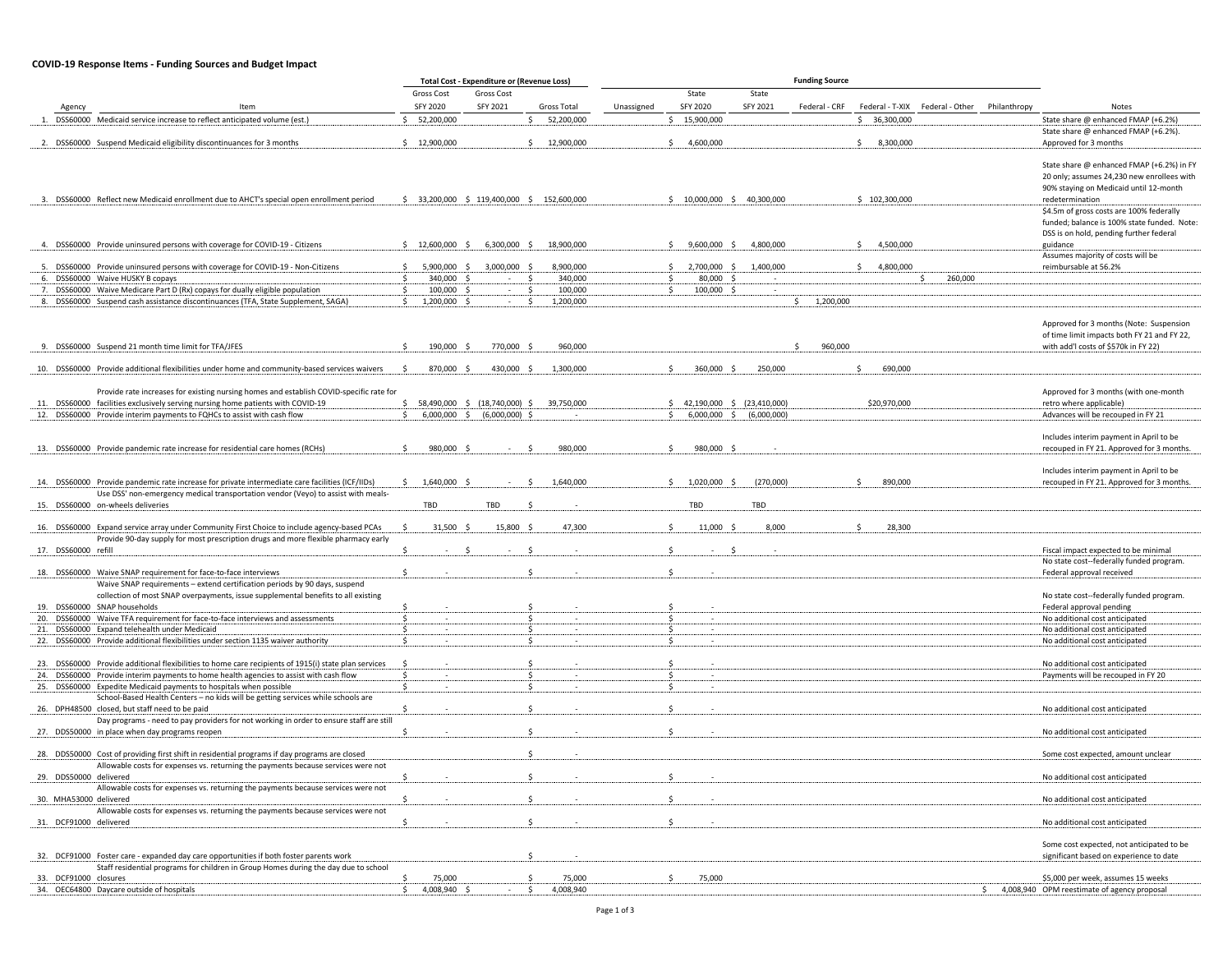#### **COVID-19 Response Items - Funding Sources and Budget Impact**

|                                                                                                                 |                        | <b>Total Cost - Expenditure or (Revenue Loss)</b> |                        |            |          |          |                 |                                              |  |                                                 |
|-----------------------------------------------------------------------------------------------------------------|------------------------|---------------------------------------------------|------------------------|------------|----------|----------|-----------------|----------------------------------------------|--|-------------------------------------------------|
|                                                                                                                 | Gross Cost             | Gross Cost                                        |                        |            | State    | State    |                 |                                              |  |                                                 |
| Item<br>Agency                                                                                                  | <b>SFY 2020</b>        | SFY 2021                                          | Gross Total            | Unassigned | SFY 2020 | SFY 2021 | Federal - CRF   | Federal - T-XIX Federal - Other Philanthropy |  | <b>Notes</b>                                    |
| 35. OEC64800 Suspend collection of family fees - Birth to Three program                                         | 375,000                |                                                   | 375,000                |            | 375,000  |          |                 |                                              |  | Assumes 3 months                                |
|                                                                                                                 |                        |                                                   |                        |            |          |          |                 |                                              |  | Cap at \$10M, for six weeks with limit at 85%   |
|                                                                                                                 |                        |                                                   |                        |            |          |          |                 |                                              |  | SMI. Source: CCDBG, PL 116-136 Division B       |
| 36. OEC64800 Childcare for frontline workers                                                                    | \$10,000,000           |                                                   | 10,000,000             |            |          |          |                 | \$10,000,000                                 |  | Title VIII                                      |
|                                                                                                                 |                        |                                                   |                        |            |          |          |                 |                                              |  |                                                 |
|                                                                                                                 |                        |                                                   |                        |            |          |          |                 |                                              |  | Assumes 3 months. FEMA has approved             |
| 37. DOH46900 Homeless shelter decompression initiative                                                          | \$7,500,000            |                                                   | \$<br>7,500,000        |            |          |          | \$7,500,000     |                                              |  | reimbursement @ 75%                             |
|                                                                                                                 |                        |                                                   |                        |            |          |          |                 |                                              |  | Assumes 3 months. FEMA has approved             |
|                                                                                                                 |                        |                                                   |                        |            |          |          |                 |                                              |  | reimbursement @ 75%. If necessary, DSS          |
|                                                                                                                 |                        |                                                   |                        |            |          |          |                 |                                              |  | may be able to accommmodate state share         |
| 38. DSS60000 Domestic violence shelter decompression                                                            | 660,000<br>$\zeta$     |                                                   | 660,000                |            |          |          | 660,000         |                                              |  | within existing appropriations.                 |
|                                                                                                                 |                        |                                                   |                        |            |          |          |                 |                                              |  |                                                 |
|                                                                                                                 |                        |                                                   |                        |            |          |          |                 |                                              |  | CARES funding (HEER) received directly by       |
| 39. BOR77700 Student Refunds, Online Conversion Costs and Donated Equipment                                     | \$27,291,084           |                                                   | 27,291,084<br>Ŝ.       |            |          |          |                 | \$27,291,084                                 |  | the agency. Does not include revenue losses.    |
|                                                                                                                 |                        |                                                   |                        |            |          |          |                 |                                              |  | Estimate may vary when USDOE guidance           |
|                                                                                                                 |                        |                                                   |                        |            |          |          |                 |                                              |  | becomes available. Does not include             |
| 40. BOR77700 Student Refunds, Online Conversion Costs and Donated Equipment                                     | 3,960,420<br>S.        |                                                   | Ŝ.<br>3,960,420        |            |          |          | 3,960,420<br>Ŝ. |                                              |  | revenue losses.                                 |
|                                                                                                                 |                        |                                                   |                        |            |          |          |                 |                                              |  |                                                 |
|                                                                                                                 | \$10,750,423           |                                                   | 10,750,423             |            |          |          |                 | 5 10,750,423                                 |  | HEER. Does not include projected FY21           |
| 41. UOC67000 Student refunds (housing, dining, parking)<br>42. CME49500 Refrigerated space for decedent remains | $\mathsf{S}$<br>16,000 |                                                   | $\mathsf{S}$<br>16,000 |            |          |          | 16,000          |                                              |  | revenue loss at UConn and UConn Health.         |
|                                                                                                                 |                        |                                                   |                        |            |          |          |                 |                                              |  |                                                 |
| 43. DOC88000 Central purchase of Personal Protective Equipment and other supplies                               | \$75,000,000           |                                                   | 75,000,000             |            |          |          | \$75,000,000    |                                              |  | FEMA has approved reimbursement @ 75%           |
| 44. MIL36000 State Active Duty to staff the Emergency Operations Center                                         | 150,000                |                                                   | 150,000                |            |          |          | 150,000         |                                              |  | Increased from \$50,000                         |
|                                                                                                                 |                        |                                                   |                        |            |          |          |                 |                                              |  | State and local Covid 19 response activities    |
|                                                                                                                 |                        |                                                   |                        |            |          |          |                 |                                              |  | will be reimbursed from federal emergency       |
|                                                                                                                 |                        |                                                   |                        |            |          |          |                 |                                              |  | supplemental funding; \$2.5m will be            |
|                                                                                                                 |                        |                                                   |                        |            |          |          |                 |                                              |  | utilized to reimburse local health              |
| 45. DPH48500 CDC Cooperative Agreement for Emergency Response: Public Health Crisis Response \$ 9,309,998 \$    |                        |                                                   | 9,309,998<br>-S        |            |          |          |                 | \$9,309,998                                  |  | authorities.                                    |
|                                                                                                                 |                        |                                                   |                        |            |          |          |                 |                                              |  | Supplements pre-existing grant under the        |
|                                                                                                                 |                        |                                                   |                        |            |          |          |                 |                                              |  | Epidemiology and Laboratory Capacity            |
|                                                                                                                 |                        |                                                   |                        |            |          |          |                 |                                              |  | Cooperative Agreement (\$4,075,639). To         |
|                                                                                                                 |                        |                                                   |                        |            |          |          |                 |                                              |  | support DPH Covid19 direct costs in areas of    |
|                                                                                                                 |                        |                                                   |                        |            |          |          |                 |                                              |  | State Public Health Laboratory,                 |
|                                                                                                                 | Ŝ.                     |                                                   |                        |            |          |          |                 | Ŝ.                                           |  | Epidemiology, Healthcare Associated             |
| 46. DPH48500 Epidemiology and Laboratory Capacity                                                               | 500,000 \$             |                                                   | 500,000                |            |          |          |                 | 500,000                                      |  | Infections                                      |
|                                                                                                                 |                        |                                                   |                        |            |          |          |                 |                                              |  | National Bioterrorism Hospital Preparedness     |
|                                                                                                                 |                        |                                                   |                        |            |          |          |                 |                                              |  | Program. \$186,440 each for federally           |
|                                                                                                                 |                        |                                                   |                        |            |          |          |                 |                                              |  | designated Special Pathogen Treatment           |
|                                                                                                                 |                        |                                                   |                        |            |          |          |                 |                                              |  | Centers @ YNHH and HH. Balance for DPH          |
| 47. DPH48500 Hospital preparedness                                                                              | 734,403                |                                                   | 734,403                |            |          |          |                 | 734,403<br>$\zeta$                           |  | direct costs and other hospital needs           |
| 48. DAS23000 Architectural support for hospital capacity expansion                                              | 90,000                 |                                                   | 90,000                 |            |          |          | 90,000          |                                              |  |                                                 |
| 49. DAS23000 IT support for teleworking (VPN capacity, etc.)                                                    | 154,000                |                                                   | 154,000                |            |          |          | 154,000         |                                              |  |                                                 |
| 50. DAS23000 Cleaning and other facility costs                                                                  | 1,100,000<br>\$        |                                                   | 1,100,000              |            |          |          | 1,100,000       |                                              |  |                                                 |
| 51. SOS12500 Cost of publishing various Executive Orders                                                        | 305,000                |                                                   | 305,000                |            |          |          | 305,000         |                                              |  |                                                 |
|                                                                                                                 |                        |                                                   |                        |            |          |          |                 |                                              |  |                                                 |
|                                                                                                                 |                        |                                                   |                        |            |          |          |                 |                                              |  | GF will pay the full payroll and fringe benefit |
|                                                                                                                 |                        |                                                   |                        |            |          |          |                 |                                              |  | costs for six pay periods through end of FY     |
|                                                                                                                 |                        |                                                   |                        |            |          |          |                 |                                              |  | 20 (March 26th - June 18th payrolls), as well   |
|                                                                                                                 |                        |                                                   |                        |            |          |          |                 |                                              |  | as indirect costs and OE, due to agreement      |
|                                                                                                                 |                        |                                                   |                        |            |          |          |                 |                                              |  | with casinos to defer true-up of costs until    |
| 52. DCP39500 Waive casino payment of regulatory costs during closure                                            | 584,126<br>38,000      |                                                   | 584,126<br>38,000      |            | 584,126  |          | 38,000          |                                              |  | the August 2020 assessment.                     |
| 53. DPS32000 Use of interpreters during the Governor's pandemic response briefings                              |                        |                                                   |                        |            |          |          |                 |                                              |  |                                                 |
| 54. JUD95000 PPE, cleaning and disinfecting, and other response costs                                           | 1,540,000              |                                                   | 1,540,000              |            |          |          | 1,540,000       |                                              |  |                                                 |
| Procure housing for certain Level 1 Constant employees of 24/7 agencies to enable                               |                        |                                                   |                        |            |          |          |                 |                                              |  |                                                 |
| 55. DVA21000 physical distancing with those with whom they share living arrangements                            | 235,000                |                                                   | 235,000                |            |          |          | 235,000         |                                              |  |                                                 |
|                                                                                                                 |                        |                                                   |                        |            |          |          |                 |                                              |  |                                                 |
| Procure housing for certain Level 1 Constant employees of 24/7 agencies to enable                               |                        |                                                   |                        |            |          |          |                 |                                              |  |                                                 |
| 56. DPS32000 physical distancing with those with whom they share living arrangements                            | 1,400,000              |                                                   | 1,400,000              |            |          |          | 1,400,000       |                                              |  |                                                 |
|                                                                                                                 |                        |                                                   |                        |            |          |          |                 |                                              |  |                                                 |
| Procure housing for certain Level 1 Constant employees of 24/7 agencies to enable                               |                        |                                                   |                        |            |          |          |                 |                                              |  |                                                 |
| 57. DDS50000 physical distancing with those with whom they share living arrangements                            | 1,700,000<br>S.        |                                                   | 1,700,000              |            |          |          | 1,700,000<br>S. |                                              |  |                                                 |
|                                                                                                                 |                        |                                                   |                        |            |          |          |                 |                                              |  |                                                 |
| Procure housing for certain Level 1 Constant employees of 24/7 agencies to enable                               |                        |                                                   |                        |            |          |          |                 |                                              |  |                                                 |
| 58. MHA53000 physical distancing with those with whom they share living arrangements                            | 2,000,000              |                                                   | 2,000,000              |            |          |          | 2,000,000<br>\$ |                                              |  |                                                 |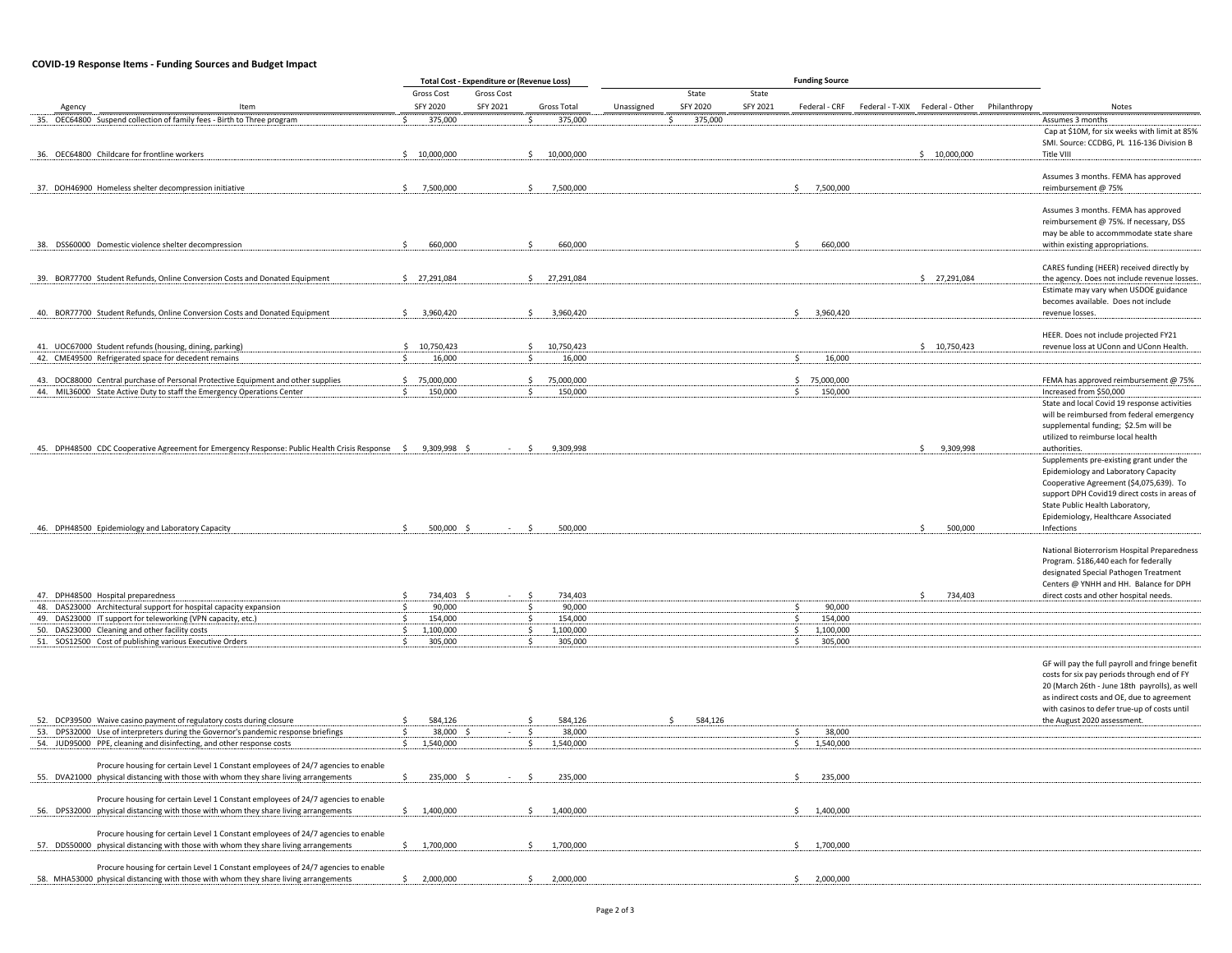#### **COVID-19 Response Items - Funding Sources and Budget Impact**

|                                                                                                      |                                                       | <b>Total Cost - Expenditure or (Revenue Loss)</b> |                            | <b>Funding Source</b> |                                                               |               |                                                                         |                    |                                               |                                                 |                                                                                     |
|------------------------------------------------------------------------------------------------------|-------------------------------------------------------|---------------------------------------------------|----------------------------|-----------------------|---------------------------------------------------------------|---------------|-------------------------------------------------------------------------|--------------------|-----------------------------------------------|-------------------------------------------------|-------------------------------------------------------------------------------------|
|                                                                                                      | Gross Cost                                            | Gross Cost                                        |                            |                       | State                                                         | State         |                                                                         |                    |                                               |                                                 |                                                                                     |
| Agency<br>Item                                                                                       | <b>SFY 2020</b>                                       | SFY 2021                                          | Gross Total                | Unassigned            | <b>SFY 2020</b>                                               | SFY 2021      |                                                                         |                    | Federal - CRF Federal - T-XIX Federal - Other | Philanthropy                                    | Notes                                                                               |
|                                                                                                      |                                                       |                                                   |                            |                       |                                                               |               |                                                                         |                    |                                               |                                                 |                                                                                     |
| Procure housing for certain Level 1 Constant employees of 24/7 agencies to enable                    |                                                       |                                                   |                            |                       |                                                               |               |                                                                         |                    |                                               |                                                 |                                                                                     |
| 59. DOC88000 physical distancing with those with whom they share living arrangements                 | \$<br>6,000,000                                       | Ŝ.                                                | 6,000,000                  |                       |                                                               |               | Ś.<br>6,000,000                                                         |                    |                                               |                                                 |                                                                                     |
| Procure housing for certain Level 1 Constant employees of 24/7 agencies to enable                    |                                                       |                                                   |                            |                       |                                                               |               |                                                                         |                    |                                               |                                                 |                                                                                     |
| 60. DCF91000 physical distancing with those with whom they share living arrangements                 | 500,000<br>\$                                         | Ś                                                 | 500,000                    |                       |                                                               |               | Š.<br>500,000                                                           |                    |                                               |                                                 |                                                                                     |
| 61. OEC64800 Provide technical support and resources to family day care providers                    | 1.316.573<br>Ŝ.                                       | Ŝ.                                                | 1,316,573                  |                       |                                                               |               |                                                                         |                    |                                               | Š.                                              | 1,316,573 Administered through EdAdvance                                            |
| 62. OEC64800 Suspend Birth-to-Three Age Outs at 36 months and continue services                      | 120,000                                               |                                                   | 120,000                    |                       | 120,000<br>\$                                                 |               |                                                                         |                    |                                               |                                                 | Approved for April and May                                                          |
|                                                                                                      |                                                       |                                                   |                            |                       |                                                               |               |                                                                         |                    |                                               |                                                 | Approved for April and May. State share @                                           |
| 63. DSS60000 Suspend Birth-to-Three Age Outs at 36 months and continue services                      | 180,000<br>$\zeta$                                    | ¢.                                                | 180,000                    |                       | 80,000<br>$\zeta$                                             |               |                                                                         | 100,000<br>$\zeta$ |                                               |                                                 | enhanced FMAP (+6.2%)                                                               |
|                                                                                                      |                                                       |                                                   |                            |                       |                                                               |               |                                                                         |                    |                                               |                                                 | Source: CARES Act. Must be used for<br>services, activities, and supplies needed to |
|                                                                                                      |                                                       |                                                   |                            |                       |                                                               |               |                                                                         |                    |                                               |                                                 | prevent or minimize the impact of COVID-19                                          |
| 64. DPH48500 Ryan White HIV/AIDS Program Part B COVID19 Response                                     | 203,981<br>Ŝ.                                         | Ś.                                                | 203,981                    |                       |                                                               |               |                                                                         |                    | 203,981<br>Ŝ.                                 |                                                 | on RWHAP clients.                                                                   |
|                                                                                                      |                                                       |                                                   |                            |                       |                                                               |               |                                                                         |                    |                                               |                                                 | Approved if within existing agency CEPF                                             |
|                                                                                                      |                                                       |                                                   |                            |                       |                                                               |               |                                                                         |                    |                                               |                                                 | allocations and as part of normal equipment                                         |
| State agencies purchase of laptops and other equipment to facilitate telework<br>65.<br>Var          |                                                       |                                                   |                            |                       |                                                               |               |                                                                         |                    |                                               |                                                 | refresh.                                                                            |
| Subtotal - Additional Expenditures \$ 354,439,448 \$ 105,175,800                                     |                                                       | - \$                                              | 459,615,248                | s.                    | 94,775,126 \$<br>s.                                           |               | 17,078,000 \$ 104,508,420 \$ 178,878,300 \$                             |                    | 59,049,889                                    | 5,325,513                                       |                                                                                     |
|                                                                                                      | Approved \$ 354,439,448 \$ 105,175,800 \$ 459,615,248 |                                                   |                            | s.                    | s.                                                            |               | 94,775,126 \$ 17,078,000 \$ 104,508,420 \$ 178,878,300 \$ 59,049,889 \$ |                    |                                               | 5.325.513                                       |                                                                                     |
|                                                                                                      |                                                       |                                                   |                            |                       |                                                               |               |                                                                         |                    |                                               |                                                 |                                                                                     |
| <b>Revenue Items</b>                                                                                 |                                                       |                                                   |                            |                       |                                                               |               |                                                                         |                    |                                               |                                                 |                                                                                     |
|                                                                                                      |                                                       |                                                   |                            |                       |                                                               |               |                                                                         |                    |                                               |                                                 |                                                                                     |
| Pass-through Entity Tax - Delay March 15, 2020 payment date to July 15, 2020<br>66.<br><b>DRS</b>    | (800.000)<br>Ŝ.                                       | Ś.                                                | (800.000)                  |                       | (800,000)<br>Ś.                                               |               |                                                                         |                    |                                               |                                                 | Cash flow impact, loss of interest                                                  |
| <b>DRS</b><br>Corporation Tax - Delay May 15, 2020 payment date to July 15, 2020<br>67.              | (400,000)<br>Ŝ                                        | -S                                                | (400,000)                  |                       | (400,000)<br>Ŝ.                                               |               |                                                                         |                    |                                               |                                                 | Cash flow impact, loss of interest                                                  |
|                                                                                                      |                                                       |                                                   |                            |                       |                                                               |               |                                                                         |                    |                                               |                                                 |                                                                                     |
| <b>DRS</b><br>Unrelated Business Income - Delay May 15, 2020 payment date to July 15, 2020<br>68.    | (4,000)                                               | Ś.                                                | (4,000)                    |                       | <sup>\$</sup><br>(4,000)                                      |               |                                                                         |                    |                                               |                                                 | Cash flow impact, loss of interest                                                  |
| 69.<br><b>DRS</b>                                                                                    | (84,000)                                              | ¢.                                                | (84,000)                   |                       | $\leq$<br>(84,000)                                            |               |                                                                         |                    |                                               |                                                 | Cash flow impact, loss of interest                                                  |
| Indian Gaming Payments - Defer March 15 & April 15, 2020 Payment until May & June \$                 |                                                       |                                                   |                            |                       |                                                               |               |                                                                         |                    |                                               |                                                 |                                                                                     |
|                                                                                                      |                                                       |                                                   |                            |                       |                                                               |               |                                                                         |                    |                                               |                                                 | Cash flow impact, loss of interest. Assumes                                         |
| Personal Income Tax - Delay April 15 final payment date to July 15<br>70.<br>DRS                     | Ś.<br>(2,686,935)                                     | Š.                                                | (2,686,935)                |                       | Ś.<br>(2,686,935)                                             |               |                                                                         |                    |                                               |                                                 | shifted revenue will accrue to FY20                                                 |
|                                                                                                      |                                                       |                                                   |                            |                       |                                                               |               |                                                                         |                    |                                               |                                                 |                                                                                     |
|                                                                                                      |                                                       |                                                   |                            |                       |                                                               |               |                                                                         |                    |                                               |                                                 | Cash flow impact, loss of interest. Assumes                                         |
| Personal Income Tax - Delay April 15 1st estimate payment to July 15<br><b>DRS</b><br>71.            | (400, 350)<br>Ś.                                      | Ś.                                                | (400, 350)                 |                       | Ś.<br>(400, 350)                                              |               |                                                                         |                    |                                               |                                                 | shifted revenue will accrue to FY20                                                 |
|                                                                                                      |                                                       |                                                   |                            |                       |                                                               |               |                                                                         |                    |                                               |                                                 |                                                                                     |
| <b>DRS</b><br>Personal Income Tax - Delay June 15 2nd estimate payment to July 15<br>72.             | (238, 850)<br>Ŝ.                                      | Š.                                                | (238, 850)                 |                       | $\mathsf{S}$<br>(238, 850)                                    |               |                                                                         |                    |                                               |                                                 | Cash flow impact, loss of interest. Assumes<br>shifted revenue will accrue to FY20  |
| 73.<br>LPF & MVR - Delay Various Licenses and Registrations by 90 Days<br><b>DMV</b>                 | \$ (20,000,000) \$                                    | 20,000,000 \$                                     |                            |                       | \$ (20,000,000) \$                                            | 20,000,000    |                                                                         |                    |                                               |                                                 | STF. Shift of revenue from FY20 to FY21                                             |
| 74.<br>Sales and Use Tax - Waive 10 cent plastic bag fee through May 15<br><b>DRS</b>                | (900,000)<br>\$                                       | \$                                                | (900,000)                  |                       | (900,000)<br>Ŝ.                                               |               |                                                                         |                    |                                               |                                                 | Revenue loss for 1.5 months                                                         |
|                                                                                                      |                                                       |                                                   |                            |                       |                                                               |               |                                                                         |                    |                                               |                                                 |                                                                                     |
| <b>DRS</b><br>Sales and Use Tax - Delay 3/31 & 4/30 payment date to May 31, ann. liab <\$150k<br>75. | Ŝ.<br>(200,000)                                       | Š.                                                | (200,000)                  |                       | (200,000)<br>\$                                               |               |                                                                         |                    |                                               |                                                 | Cash flow impact, loss of interest                                                  |
| DPH<br>LPF - Delay Various Licenses<br>76.                                                           | \$(10,000,000) \$50,000,000 \$                        |                                                   | $\sim$                     |                       | \$(10,000,000) \$50,000,000                                   |               |                                                                         |                    |                                               |                                                 | Per order of DPH Commissioner                                                       |
|                                                                                                      |                                                       |                                                   |                            |                       |                                                               |               |                                                                         |                    |                                               |                                                 |                                                                                     |
|                                                                                                      |                                                       | Ś                                                 |                            |                       |                                                               |               |                                                                         |                    |                                               |                                                 | Cash flow impact, loss of interest. Assumes                                         |
| Gift Tax - Delay April 15 final payment date to July 15<br>77.<br><b>DRS</b>                         | (100,000)<br>\$                                       |                                                   | (100,000)                  |                       | \$<br>(100,000)                                               |               |                                                                         |                    |                                               |                                                 | shifted revenue will accrue to FY20                                                 |
| LPF - Extend Term for On-Premise Liquor License by 4 months<br>78.<br><b>DRS</b>                     | \$<br>(1,800,000)                                     | Ś.                                                | (1,800,000)                |                       | (1,800,000)<br>\$                                             |               |                                                                         |                    |                                               |                                                 | One-time revenue loss due to extension                                              |
| 79.<br><b>DRS</b><br>Corporation Tax - Delay June 15 2nd estimated payment to July 15                | (236,000)<br>S.                                       | S                                                 | (236,000)                  |                       | (236,000)<br>-S                                               |               |                                                                         |                    |                                               |                                                 | Cash flow impact, loss of interest                                                  |
|                                                                                                      |                                                       |                                                   |                            |                       |                                                               |               |                                                                         |                    |                                               |                                                 | Cash flow impact, loss of interest - included                                       |
| 80.<br><b>DRS</b><br>Unrelated Business Income - Delay June 15 2nd estimated payment to July 15      |                                                       |                                                   |                            |                       |                                                               |               |                                                                         |                    |                                               |                                                 | in Corp. Tax figure above                                                           |
| 81.<br><b>DRS</b><br>Pass-through Entity Tax - Delay June 15 2nd estimated payment to July 15        | (149,000)<br>\$                                       | $\mathsf{s}$                                      | (149,000)                  |                       | (149,000)<br>Š.                                               |               |                                                                         |                    |                                               |                                                 | Cash flow impact, loss of interest                                                  |
|                                                                                                      |                                                       |                                                   |                            |                       |                                                               |               |                                                                         |                    |                                               |                                                 | Cash flow impact, loss of interest. Assumes                                         |
| Estate Tax - Delay payments due from 4/1-7/15 to July 15<br>82.<br><b>DRS</b>                        | (88.000)<br>$\zeta$                                   | $\zeta$                                           | (88.000)                   |                       | $\leq$<br>(88.000)                                            |               |                                                                         |                    | $\sim$                                        |                                                 | accrual                                                                             |
| Subtotal - Revenue Loss \$ (38,087,135) \$ 30,000,000                                                | Approved \$ (38,087,135) \$                           | \$<br>30,000,000<br>s.                            | (8,087,135)<br>(8,087,135) | s.<br>s.              | $$$ (38,087,135) $$$ 30,000,000 \$<br>\$<br>$(38,087,135)$ \$ | 30,000,000 \$ | $\sim$                                                                  | - \$<br>-\$        | -\$<br>\$<br>$\overline{\phantom{a}}$         | -Ś<br>$\overline{\phantom{a}}$<br>\$.<br>$\sim$ |                                                                                     |
|                                                                                                      |                                                       |                                                   |                            |                       |                                                               |               |                                                                         |                    |                                               |                                                 |                                                                                     |
| Grand Total Impact \$ 392,526,583                                                                    | s.                                                    | 75,175,800<br>- S                                 | 467,702,383                | Ŝ.                    | $$132,862,261$ \$                                             |               | (12,922,000) \$ 104,508,420 \$ 178,878,300                              |                    | 59,049,889<br>s.                              | 5,325,513<br>Ŝ                                  |                                                                                     |
| Total - Approved \$ 392.526.583                                                                      | s.                                                    | 75.175.800<br>s.                                  | 467.702.383                | Ŝ.                    | \$132.862.261<br>s.                                           |               | (12.922.000) \$ 104.508.420                                             | \$178.878.300      | 59.049.889<br>\$.                             | 5.325.513<br>$\ddot{\phantom{1}}$               |                                                                                     |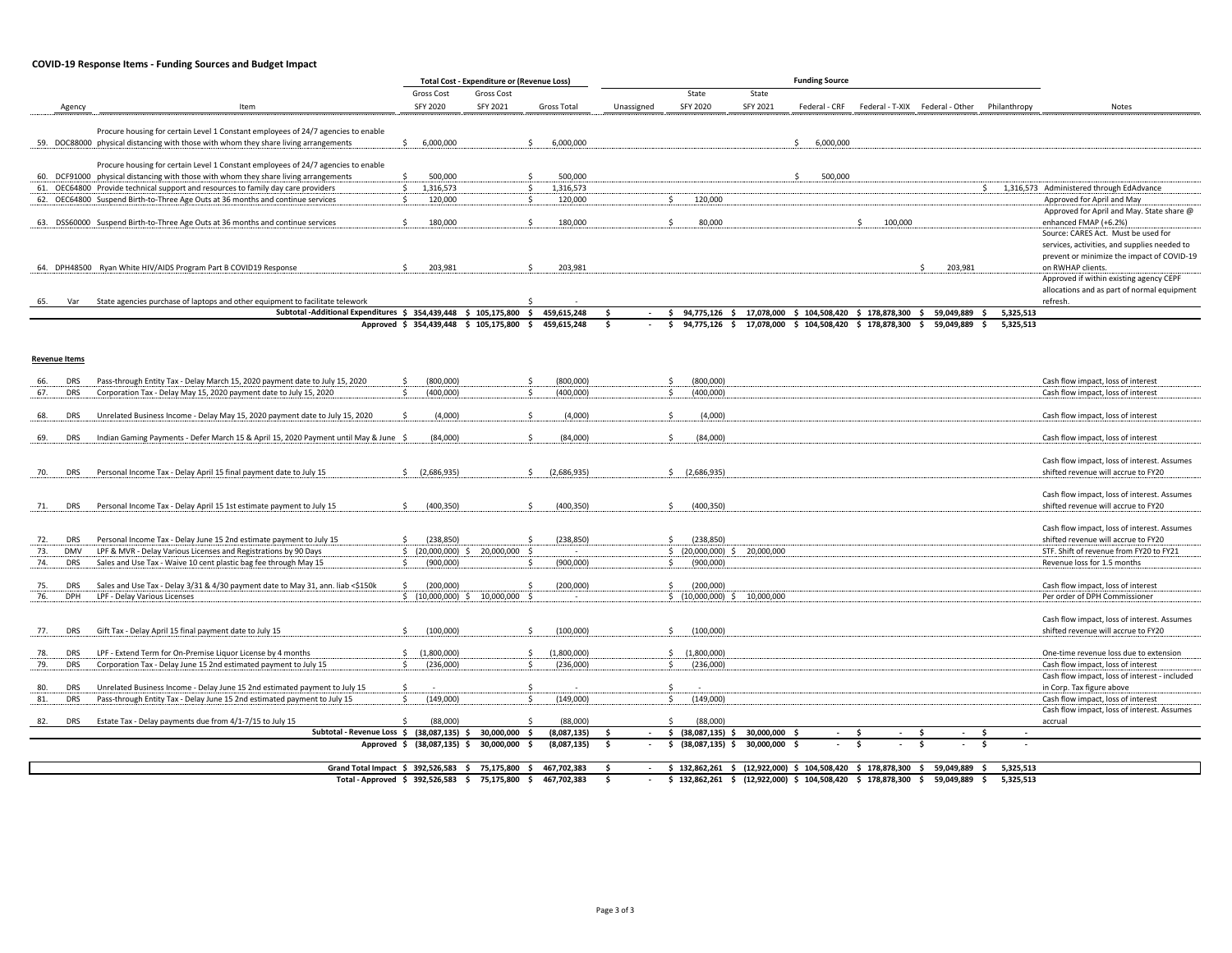# State of Connecticut Summary of Changes General Fund and Special Transportation Fund Projected to June 30, 2020 As of March 31, 2020 (In Millions)

| <b>General Fund</b><br><b>Operating Balance - Prior Month</b>                                                                                                                                                                                              |                                                                              | \$       | (58.6)                                 |
|------------------------------------------------------------------------------------------------------------------------------------------------------------------------------------------------------------------------------------------------------------|------------------------------------------------------------------------------|----------|----------------------------------------|
| Revenues<br>Personal Income Tax - Withholding<br>Sales and Use Tax<br><b>Corporation Tax</b><br><b>Transfers - Special Revenue</b><br><b>Indian Gaming Payments</b><br>Licenses, Permits, Fees<br><b>Federal Grants Revenue</b><br>All Other Changes (net) | (120.7)<br>(281.3)<br>(71.9)<br>(15.8)<br>(31.0)<br>(11.8)<br>46.8<br>(16.0) |          | (501.7)                                |
| Expenditures<br><b>Additional Requirements</b><br><b>Estimated Lapses</b><br>Miscellaneous Adjustments/Rounding                                                                                                                                            | (10.8)<br>40.9<br>0.0                                                        |          | 30.1                                   |
| Operating Deficit - FY 2020                                                                                                                                                                                                                                |                                                                              | \$       | (530.2)                                |
| <b>Budget Reserve Fund</b><br>Fund Balance as of June 30, 2019<br><b>Volatility Cap Deposit</b><br>FY 2020 Est. Balance from Operations<br>Estimated Fund Balance - June 30, 2020<br>Fund Balance as Percentage of FY 2021 General Fund                    | 318.3<br>(530.2)                                                             | \$<br>\$ | 2,505.5<br>(211.9)<br>2,293.6<br>11.4% |
| <b>Special Transportation Fund</b><br>Fund Balance as of June 30, 2019<br><b>Operating Balance - Prior Month</b>                                                                                                                                           |                                                                              | \$       | 320.1<br>(39.3)                        |
| Revenues<br>Motor Fuels Tax<br>Oil Companies Tax<br>Sales and Use Tax<br>Motor Vehicle Receipts<br>All Other Changes (net)                                                                                                                                 | (26.5)<br>(18.0)<br>(26.3)<br>(20.0)<br>(11.3)                               |          | (102.1)                                |
| <b>Expenditures</b><br><b>Additional Requirements</b><br><b>Estimated Lapses</b><br>Miscellaneous Adjustments/Rounding                                                                                                                                     | 5.1<br>0.4<br>0.0                                                            |          | 5.5                                    |
| Estimated Fund Balance - June 30, 2020                                                                                                                                                                                                                     |                                                                              | \$       | 184.3                                  |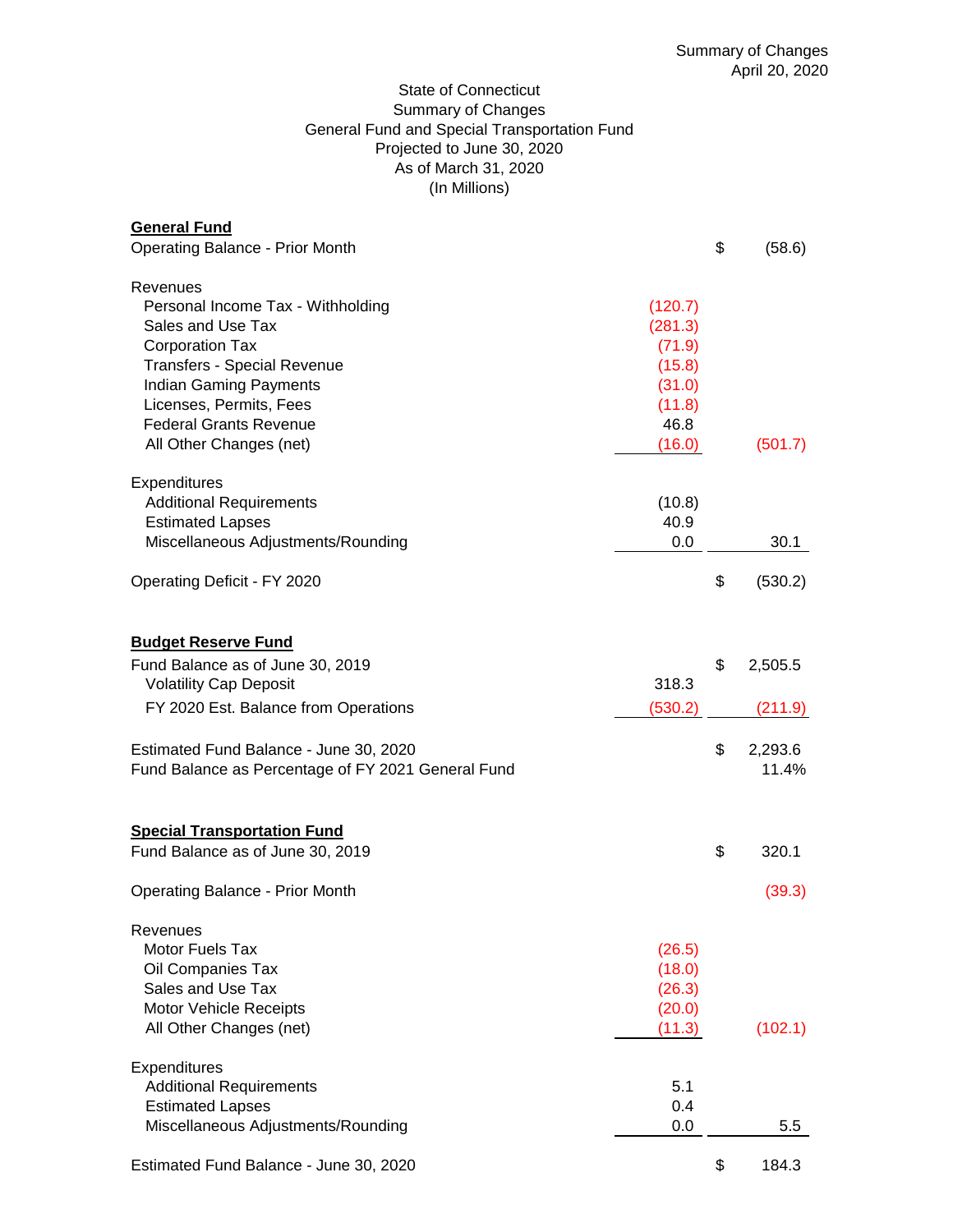#### State of Connecticut General Fund Statement of Revenues, Expenditures, and Results of Operations Projected to June 30, 2020 As of March 31, 2020 (In Millions)

|                                                                   | General |                           |    | Revised    |    |         |
|-------------------------------------------------------------------|---------|---------------------------|----|------------|----|---------|
|                                                                   |         | Assembly                  |    | Estimates  |    | Over/   |
|                                                                   |         | Budget Plan <sup>1.</sup> |    | <b>OPM</b> |    | (Under) |
| <b>REVENUE</b>                                                    |         |                           |    |            |    |         |
| Taxes                                                             | \$      | 18,445.1                  | \$ | 17,945.7   | S  | (499.4) |
| Less: Refunds                                                     |         | (1, 411.7)                |    | (1,650.2)  |    | (238.5) |
| Taxes - Net                                                       | \$      | 17,033.4                  |    | \$16,295.5 | \$ | (737.9) |
| <b>Other Revenue</b>                                              |         | 1,288.2                   |    | 1,260.1    |    | (28.1)  |
| <b>Other Sources</b>                                              |         | 1,138.6                   |    | 1,333.3    |    | 194.7   |
| <b>TOTAL Revenue</b>                                              | \$      | 19,460.2                  |    | \$18,888.9 | \$ | (571.3) |
| <b>EXPENDITURES</b>                                               |         |                           |    |            |    |         |
| Initial Current Year Appropriations                               | S       | 19,528.3                  | \$ | 19,528.3   | \$ |         |
| Prior Year Appropriations Continued to FY 2020 <sup>2.</sup>      |         |                           |    | 164.5      |    | 164.5   |
| <b>TOTAL Initial and Continued Appropriations</b>                 | \$.     | 19,528.3                  | \$ | 19,692.8   | \$ | 164.5   |
| Appropriation Adjustments <sup>3.</sup>                           |         |                           |    | 104.2      |    | 104.2   |
| <b>TOTAL Adjusted Appropriations</b>                              | \$      | 19,528.3                  | \$ | 19,797.0   | \$ | 268.7   |
| Net Additional Expenditure Requirements                           |         |                           |    | 55.5       |    | 55.5    |
| <b>Estimated Appropriations Lapsed</b>                            |         | (209.2)                   |    | (318.8)    |    | (109.6) |
| Estimated Appropriations to be Continued to FY 2021 <sup>2.</sup> |         |                           |    |            |    |         |
| <b>TOTAL Estimated Expenditures</b>                               | \$      | 19,319.1                  | \$ | 19,533.7   | \$ | 214.6   |
| Net Change in Fund Balance - Continuing Appropriations            |         |                           |    | (164.5)    |    | (164.5) |
| Miscellaneous Adjustments/Rounding                                |         |                           |    | (50.0)     |    | (50.0)  |
| Net Change in Unassigned Fund Balance - 6/30/2020                 | \$      | 141.1                     | \$ | (530.2)    | \$ | (671.4) |

1. P.A. 19-117. Note that CGS Sec. 2-33c limits appropriations in FY 2020 to 99.5% of General Fund revenue. As a result, the \$141.1 million budgeted surplus is comprised of \$97.3 million due to this 99.5% limitation, plus a \$43.8 million operating surplus. Pursuant to Sec. 50 of P.A. 19-117, \$30.0 million of the operating surplus is available for use toward a potential settlement of hospital litigation. Section 50 also makes available \$160.0 million of FY 2019 surplus for a total of \$190.0 million to effectuate a settlement, and further specifies that the General Assembly Budget Plan be modified to reflect any adjustments to revenue or expenditures that might be necessary as a result of such settlement.

2. CGS Sec. 4-89 and other statutory provisions.

3. PA 19-1 of the December Special Session increased appropriations by \$104.2 million to support costs associated with the hospital settlement.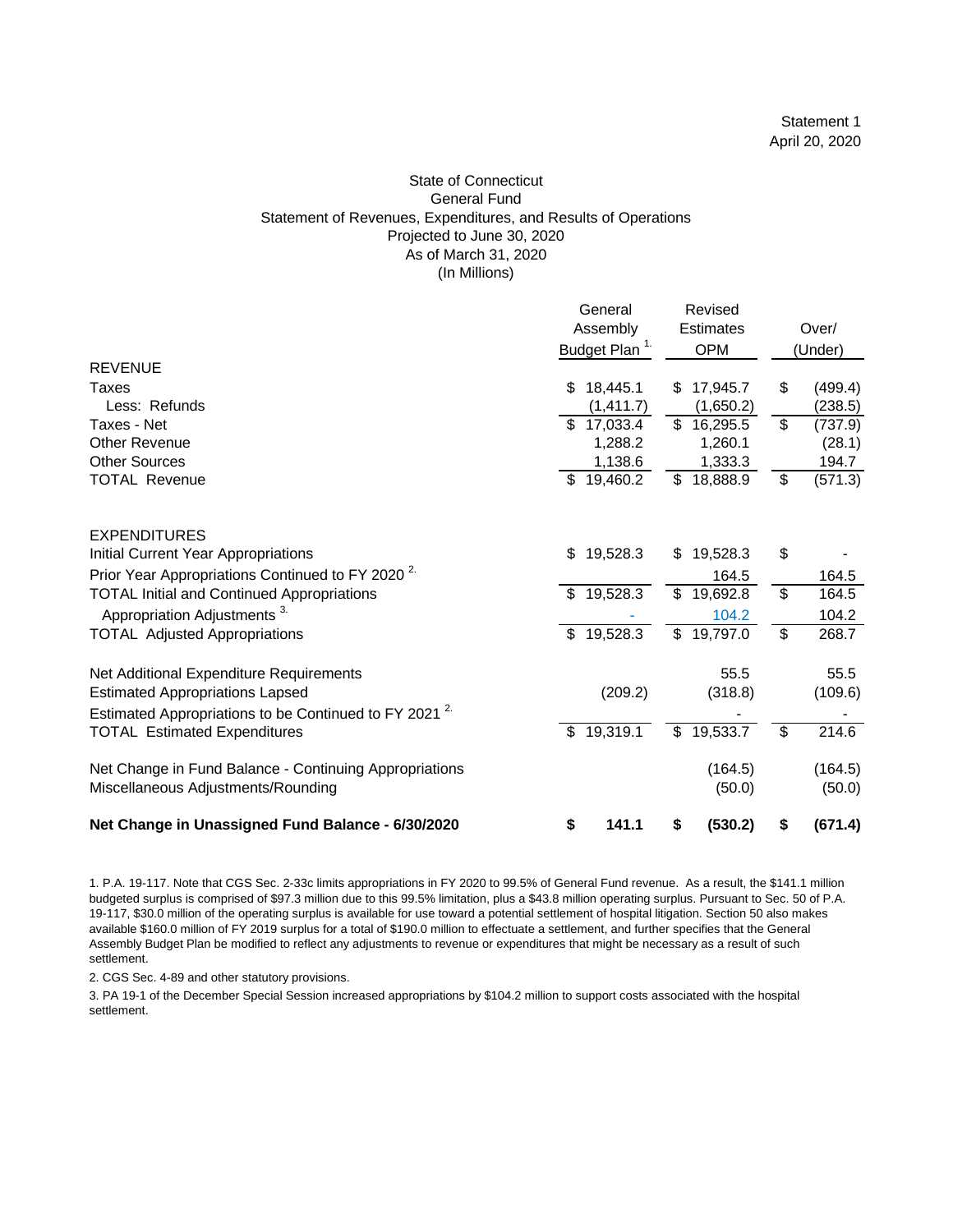# (In Millions) State of Connecticut General Fund Revenue Estimates Projected to June 30, 2020 As of March 31, 2020

|                                                        | General<br>Assembly<br>Budget Plan <sup>1.</sup> | Revised<br><b>Estimates</b><br><b>OPM</b> | Over/<br>(Under) |
|--------------------------------------------------------|--------------------------------------------------|-------------------------------------------|------------------|
| <b>TAXES</b>                                           |                                                  |                                           |                  |
| Personal Income - Withholding                          | \$<br>6,910.5                                    | \$<br>6,759.8                             | \$<br>(150.7)    |
| Personal Income - Estimates and Finals                 | 2,762.5                                          | 2,462.5                                   | (300.0)          |
| Sales and Use                                          | 4,444.1                                          | 4,191.0                                   | (253.1)          |
| Corporation                                            | 1,099.8                                          | 987.9                                     | (111.9)          |
| Pass-through Entity Tax                                | 850.0                                            | 1,150.0                                   | 300.0            |
| <b>Public Service Corporations</b>                     | 237.7                                            | 237.7                                     |                  |
| <b>Inheritance and Estate</b>                          | 165.8                                            | 210.8                                     | 45.0             |
| <b>Insurance Companies</b>                             | 203.3                                            | 218.3                                     | 15.0             |
| Cigarettes                                             | 344.7                                            | 344.7                                     |                  |
| Real Estate Conveyance                                 | 217.4                                            | 217.4                                     |                  |
| <b>Alcoholic Beverages</b>                             | 68.9                                             | 68.9                                      |                  |
| <b>Admissions and Dues</b>                             | 41.9                                             | 36.9                                      | (5.0)            |
| <b>Health Provider Tax</b>                             | 1,050.1                                          | 1,040.1                                   | (10.0)           |
| <b>Miscellaneous</b>                                   | 48.4                                             | 19.7                                      | (28.7)           |
| <b>TOTAL - TAXES</b>                                   | \$<br>18,445.1                                   | \$17,945.7                                | \$<br>(499.4)    |
| Less: Refunds of Taxes                                 | (1,309.3)                                        | (1, 544.3)                                | (235.0)          |
| <b>Earned Income Tax Credit</b>                        | (97.3)                                           | (97.3)                                    |                  |
| R & D Credit Exchange                                  | (5.1)                                            | (8.6)                                     | (3.5)            |
| <b>TOTAL - TAXES - NET</b>                             | \$<br>17,033.4                                   | \$16,295.5                                | \$<br>(737.9)    |
| <b>OTHER REVENUE</b>                                   |                                                  |                                           |                  |
| <b>Transfers - Special Revenue</b>                     | \$<br>368.0                                      | \$<br>342.2                               | \$<br>(25.8)     |
| <b>Indian Gaming Payments</b>                          | 226.0                                            | 200.0                                     | (26.0)           |
| Licenses, Permits, Fees                                | 341.2                                            | 329.4                                     | (11.8)           |
| Sales of Commodities and Services                      | 30.2                                             | 27.2                                      | (3.0)            |
| Rents, Fines, Escheats                                 | 158.5                                            | 154.0                                     | (4.5)            |
| Investment Income                                      | 52.6                                             | 52.6                                      |                  |
| Miscellaneous                                          | 178.1                                            | 226.1                                     | 48.0             |
| <b>Refunds of Payments</b>                             | (66.4)                                           | (71.4)                                    | (5.0)            |
| TOTAL - OTHER REVENUE                                  | \$<br>1,288.2                                    | \$<br>1,260.1                             | \$<br>(28.1)     |
| <b>OTHER SOURCES</b>                                   |                                                  |                                           |                  |
| <b>Federal Grants</b>                                  | \$<br>1,526.0                                    | \$<br>1,647.9                             | \$<br>121.9      |
| <b>Transfer from Tobacco Settlement Fund</b>           | 136.0                                            | 136.0                                     |                  |
| Transfers From/(To) Other Funds                        | (205.1)                                          | (132.3)                                   | 72.8             |
| Transfers to BRF - Volatility Adjustment <sup>2.</sup> | (318.3)                                          | (318.3)                                   |                  |
| <b>TOTAL - OTHER SOURCES</b>                           | \$<br>1,138.6                                    | \$<br>1,333.3                             | \$<br>194.7      |
| TOTAL - GENERAL FUND REVENUE                           | \$<br>19,460.2                                   | \$18,888.9                                | \$<br>(571.3)    |
|                                                        |                                                  |                                           |                  |

1. Sec. 386 of P.A. 19-117.

Budget Reserve Fund. 2. The volatility cap for FY 2020 is \$3,294.2 million. Total revenue from the Estimates and Finals portion of the Personal Income Tax and the Pass-through Entity Tax that exceeds the volatility cap will be deposited into the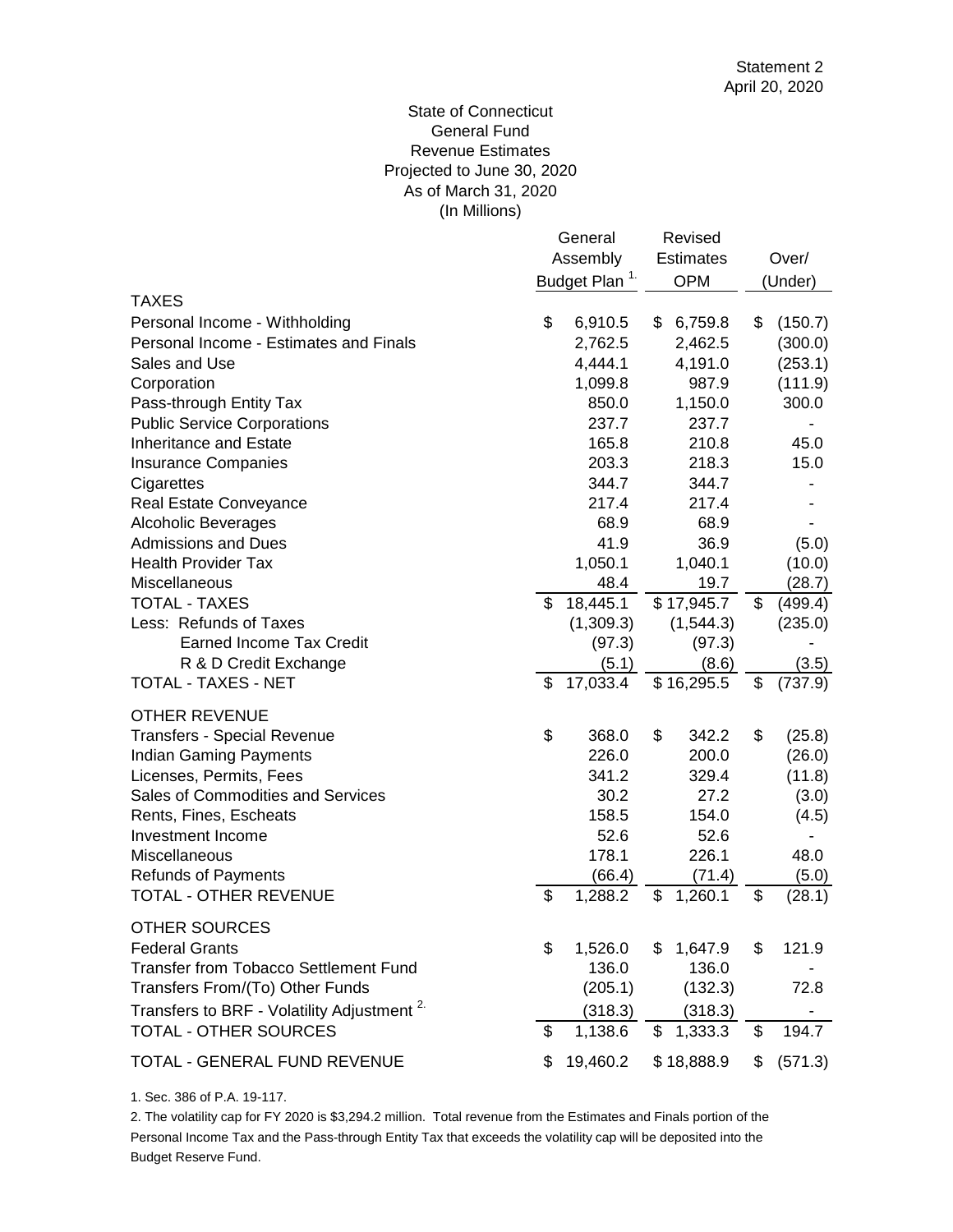# Statement 3 April 20, 2020

# State of Connecticut - General Fund Appropriation Adjustments - Net Additional Requirements As of March 31, 2020 Projected to June 30, 2020

| Department of Economic and Community Development   | S | 3,788,074  |
|----------------------------------------------------|---|------------|
| Department of Mental Health and Addiction Services |   | 7,950,000  |
| Department of Correction                           |   | 19,000,000 |
| <b>Public Defender Services Commission</b>         |   | 370,000    |
| OSC - Fringe Benefits                              |   | 23,520,000 |
| <b>DAS - Workers' Compensation Claims</b>          |   | 900,000    |
|                                                    |   |            |
|                                                    |   |            |

Total 55,528,074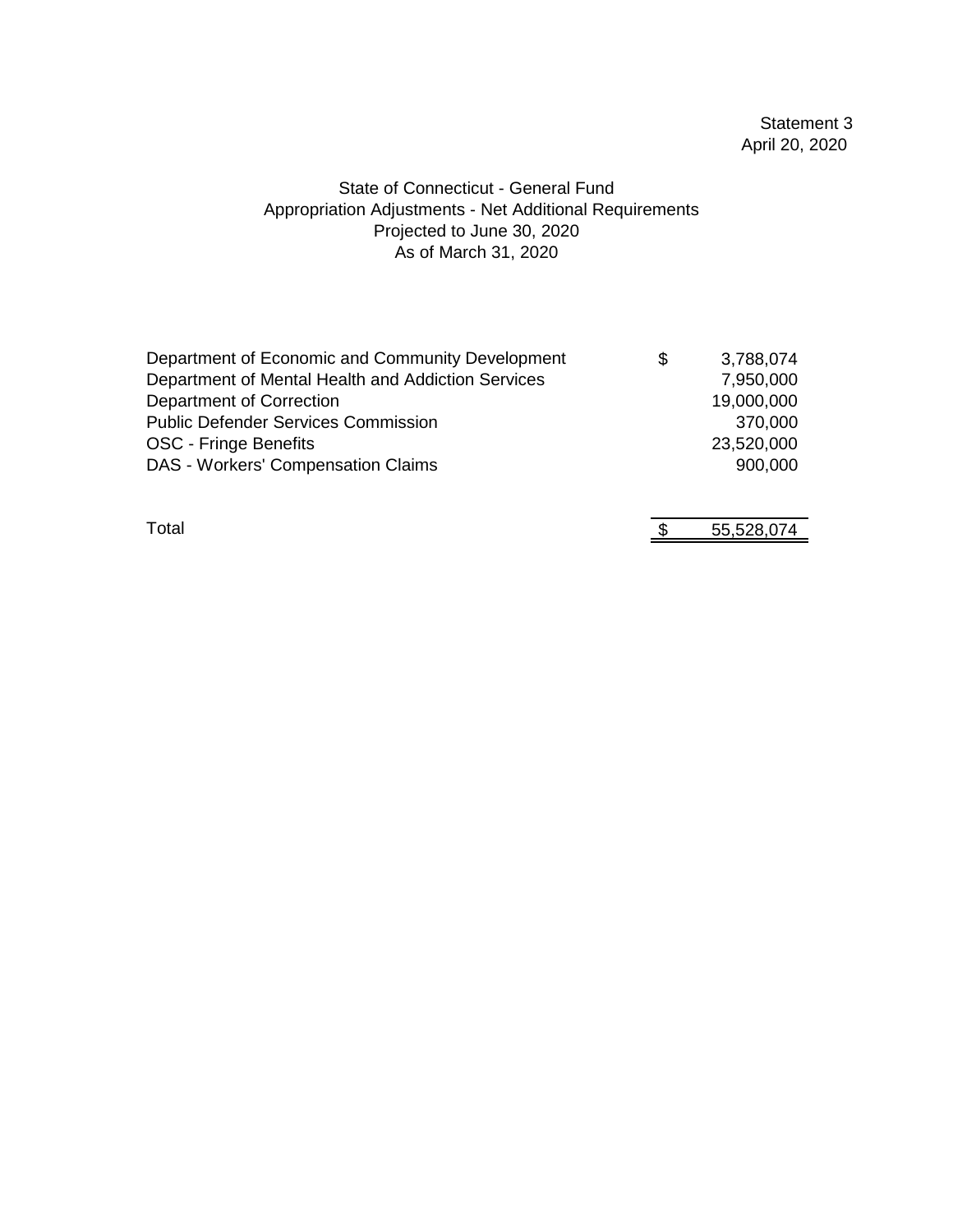# State of Connecticut General Fund Estimated Lapses Projected to June 30, 2020 As of March 31, 2020

| <b>Unallocated Lapse</b>                                     | \$<br>10,113,143  |
|--------------------------------------------------------------|-------------------|
| Unallocated Lapse - Judicial                                 | 5,000,000         |
| <b>Statewide Hiring Reduction - Executive</b>                | 7,000,000         |
| <b>Contracting Savings Initiatives</b>                       | 4,510,350         |
| Pension and Healthcare Savings (pension portion)             | 115,780,000       |
| Pension and Healthcare Savings (healthcare portion)          | 47,420,000        |
| Office of Legislative Management                             | 4,000,000         |
| <b>Auditors of Public Accounts</b>                           | 350,000           |
| Commission on Women, Children, Seniors, Equity & Opportunity | 175,000           |
| Secretary of the State                                       | 130,000           |
| <b>Elections Enforcement Commission</b>                      | 125,000           |
| <b>Office of State Ethics</b>                                | 100,000           |
| <b>Freedom of Information Commission</b>                     | 140,000           |
| Office of the State Treasurer                                | 48,000            |
| Office of the State Comptroller                              | 400,000           |
| Department of Revenue Services                               | 3,100,000         |
| Office of Policy and Management                              | 1,664,000         |
| Department of Veterans Affairs                               | 300,000           |
| Department of Administrative Services                        | 1,800,000         |
| Office of the Attorney General                               | 400,000           |
| <b>Division of Criminal Justice</b>                          | 720,000           |
| Department of Consumer Protection                            | 490,000           |
| Department of Labor                                          | 590,000           |
| Department of Agriculture                                    | 350,000           |
| Department of Energy and Environmental Protection            | 745,000           |
| Department of Housing                                        | 1,200,000         |
| <b>Agricultural Experiment Station</b>                       | 40,000            |
| Department of Public Health                                  | 457,490           |
| Office of Health Strategy                                    | 100,000           |
| Department of Developmental Services                         | 10,500,000        |
| <b>Department of Social Services</b>                         | 64,540,102        |
| Department of Aging and Disability Services                  | 900,000           |
| <b>State Department of Education</b>                         | 4,560,000         |
| Office of Early Childhood                                    | 625,000           |
| <b>Connecticut State Library</b>                             | 275,000           |
| Office of Higher Education                                   | 70,000            |
| <b>Teachers' Retirement Board</b>                            | 1,750,000         |
| Department of Children and Families                          | 6,795,000         |
| <b>Judicial Department</b>                                   | 7,580,000         |
| OTT - Debt Service                                           | 14,000,000        |
| Total                                                        | \$<br>318,843,085 |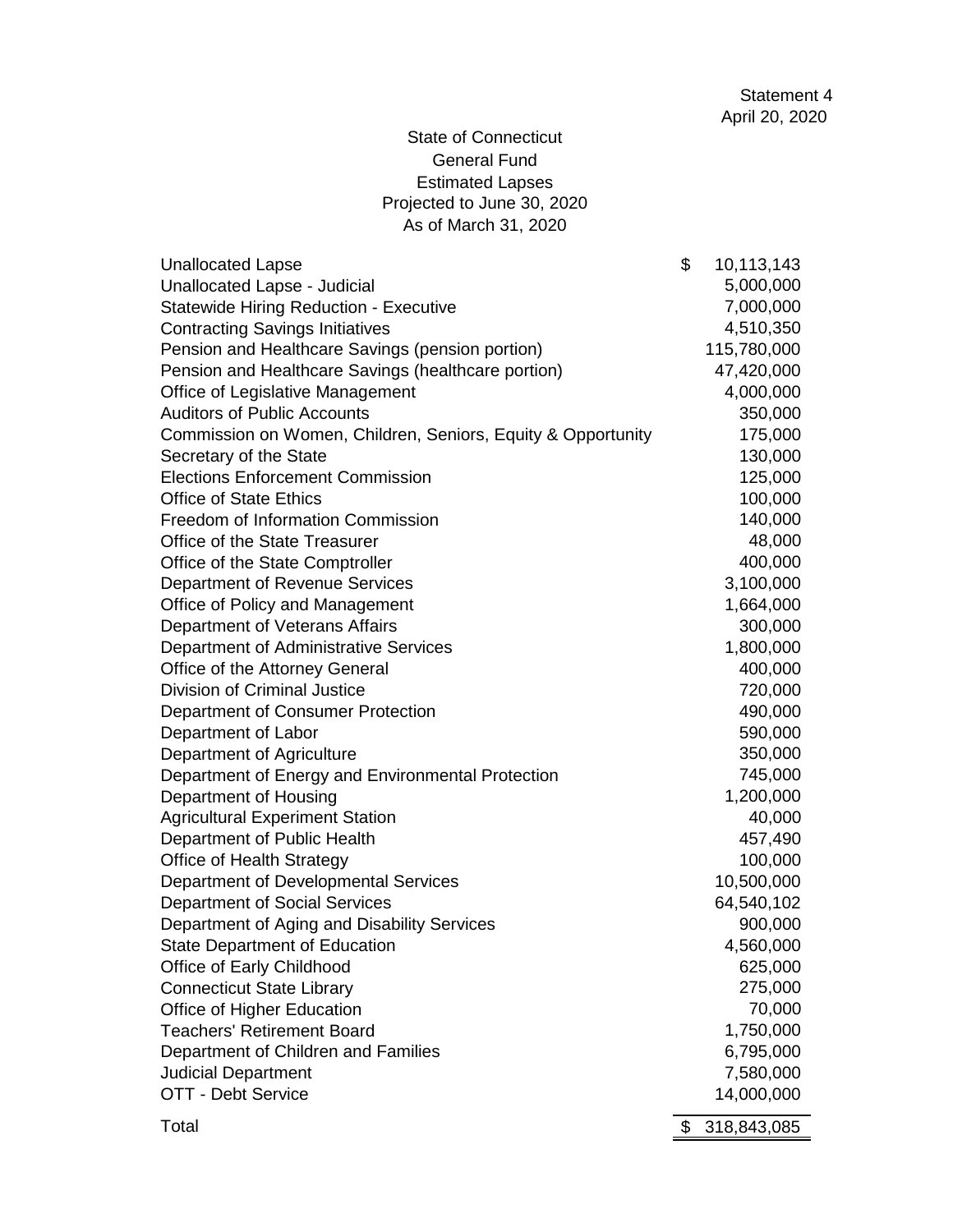|                                       |                       |              |                |                   |                 | FY 2020 General Fund<br>Monthly Summary of Operations<br>(In Millions) |                  |                 |                  |               |               |             |              |
|---------------------------------------|-----------------------|--------------|----------------|-------------------|-----------------|------------------------------------------------------------------------|------------------|-----------------|------------------|---------------|---------------|-------------|--------------|
|                                       | <b>Budget</b><br>Plan | July<br>2019 | August<br>2019 | September<br>2019 | October<br>2019 | November<br>2019                                                       | December<br>2019 | January<br>2020 | February<br>2020 | March<br>2020 | April<br>2020 | May<br>2020 | June<br>2020 |
| <b>REVENUE</b>                        | \$19,460.2            | \$19,460.2   | \$19,460.2     | \$19,460.2        | \$19,375.7      | \$19,459.2                                                             | \$19,427.2       | \$19,427.2      | \$19,390.6       | \$18,888.9    |               |             |              |
| Appropriations <sup>2.</sup>          | 19,528.3              | 19,528.3     | 19,528.3       | 19,528.3          | 19,528.3        | 19,632.5                                                               | 19,632.5         | 19,632.5        | 19,632.5         | 19,632.5      |               |             |              |
| <b>Additional Requirements</b>        | 0.0                   | 0.0          | 37.8           | 37.8              | 51.5            | 53.5                                                                   | 56.4             | 60.8            | 44.7             | 55.5          |               |             |              |
| Less: Estimated Lapses                | (209.2)               | (209.2)      | (210.2)        | (210.0)           | (214.5)         | (233.8)                                                                | (242.9)          | (251.2)         | (278.0)          | (318.8)       |               |             |              |
| <b>TOTAL - Estimated Expenditures</b> | 19,319.1              | 19,319.1     | 19,355.9       | 19,356.1          | 19,365.3        | 19,452.1                                                               | 19,446.0         | 19,442.0        | 19,399.2         | 19,369.1      | 0.0           | 0.0         | 0.0          |
| <b>Operating Balance</b>              | 141.1                 | 141.1        | 104.3          | 104.1             | 10.4            | 7.1                                                                    | (18.8)           | (14.8)          | (8.6)            | (480.2)       | 0.0           | 0.0         | 0.0          |
| Misc. Adjustments/Rounding            | 0.0                   | (15.0)       | (20.0)         | (25.0)            | (30.0)          | (30.0)                                                                 | (40.0)           | (40.0)          | (50.0)           | (50.0)        |               |             |              |
| Est. Operating Balance - 6/30/20      | \$141.1               | \$126.1      | \$84.3         | \$79.1            | (\$19.6)        | (\$22.9)                                                               | (\$58.8)         | (\$54.8)        | (\$58.6)         | (\$530.2)     | \$0.0         | \$0.0       | \$0.0        |

# State of Connecticut

1. P.A. 19-117.

2. Reflects gross General Fund appropriations based on PA 19-117 through October. November based on PA 19-1 of the December Special Session.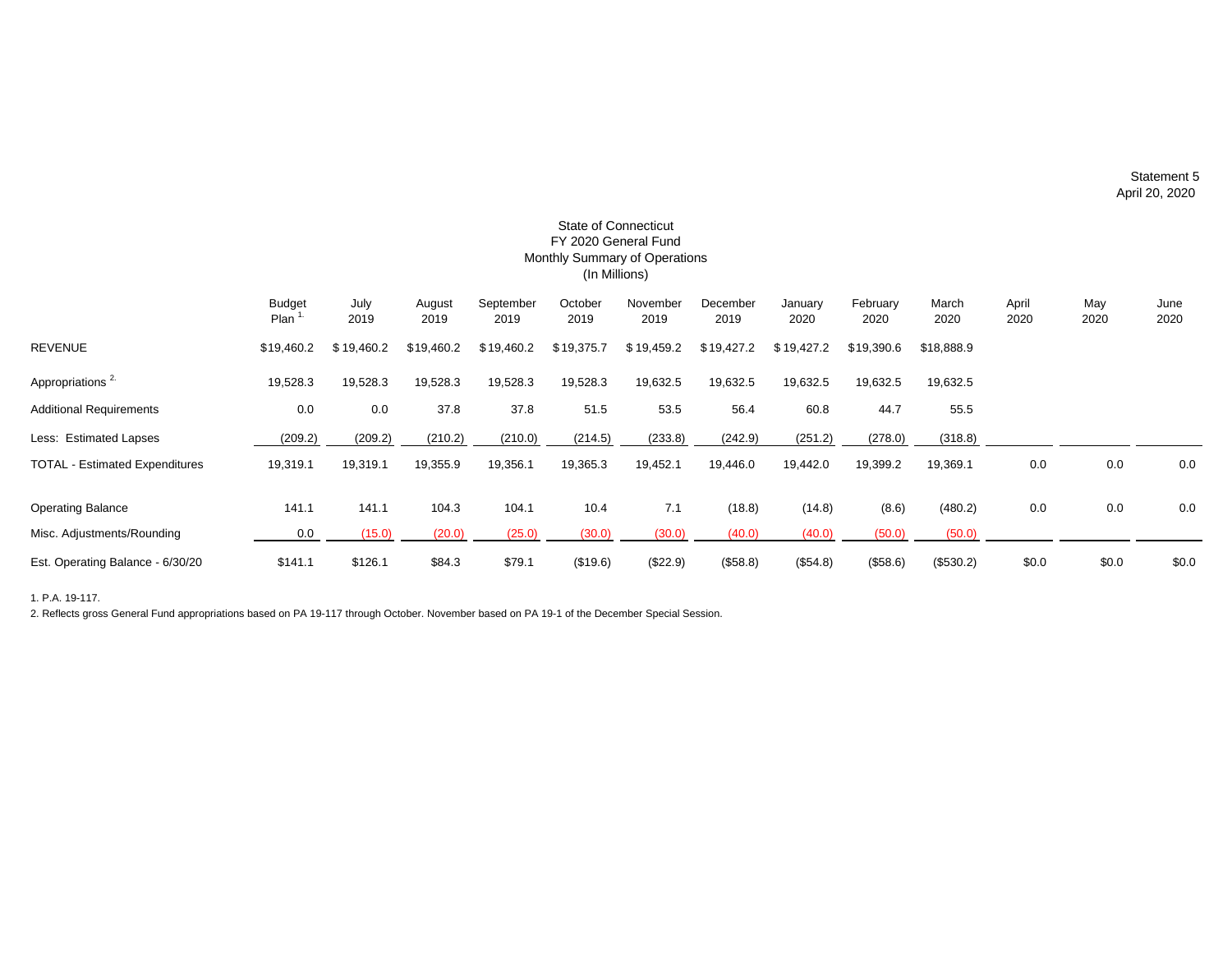# State of Connecticut Special Transportation Fund Analysis of Budget Plan Projected to June 30, 2020 As of March 31, 2020 (In Millions)

|                                                                                                             | General<br>Assembly<br>Budget Plan <sup>1.</sup> | Revised<br><b>Estimates</b><br>OPM | Over/<br>(Under) |
|-------------------------------------------------------------------------------------------------------------|--------------------------------------------------|------------------------------------|------------------|
| Fund Balance as of June 30, 2019                                                                            | 315.1<br>\$                                      | 320.1<br>\$                        | \$<br>5.0        |
| <b>REVENUE</b>                                                                                              |                                                  |                                    |                  |
| Taxes                                                                                                       | \$1,330.1                                        | \$1,212.6                          | \$<br>(117.5)    |
| Less: Refunds of Taxes                                                                                      | (14.3)                                           | (30.3)                             | (16.0)           |
| Taxes - Net                                                                                                 | 1,315.8                                          | 1,182.3                            | (133.5)          |
| <b>Other Revenue</b>                                                                                        | 433.3                                            | 399.5                              | (33.8)           |
| <b>TOTAL - Revenue</b>                                                                                      | \$1,749.1                                        | \$1,581.8                          | \$<br>(167.3)    |
| <b>EXPENDITURES</b>                                                                                         |                                                  |                                    |                  |
| Appropriations                                                                                              | \$1,740.6                                        | \$1,740.6                          | \$               |
| Prior Year Appropriations Continued to FY 2020 <sup>2</sup>                                                 |                                                  | 33.3                               | 33.3             |
| <b>TOTAL Initial and Continued Appropriations</b><br><b>Appropriation Adjustments</b>                       | \$1,740.6                                        | \$1,773.9                          | \$<br>33.3       |
| <b>TOTAL Adjusted Appropriations</b>                                                                        | \$1,740.6                                        | \$1,773.9                          | 33.3<br>\$       |
| Net Additional Expenditure Requirements                                                                     |                                                  | 10.3                               | 10.3             |
| <b>Estimated Appropriations Lapsed</b><br>Estimated Appropriations to be Continued to FY 2021 <sup>2.</sup> | (30.3)                                           | (33.2)                             | (2.9)            |
| <b>TOTAL Estimated Expenditures</b>                                                                         | \$1,710.3                                        | $$1,750.\overline{9}$              | \$<br>40.7       |
| Net Change in Fund Balance - Continuing Appropriations<br>Miscellaneous Adjustments/Rounding                |                                                  | (33.3)                             | (33.3)           |
| Net Change in Unassigned Fund Balance - FY 2020                                                             | \$<br>38.8                                       | (135.8)<br>\$                      | \$<br>(174.7)    |
| Estimated Fund Balance - June 30, 2020                                                                      | 353.9<br>\$                                      | 184.3<br>\$                        | (169.7)<br>\$    |

<sup>1.</sup> P.A. 19-117. Note that CGS Sec. 2-33c limits appropriations in FY 2020 to 99.5% of Special Transportation Fund revenue. As a result, the \$38.8 million budgeted surplus is comprised of \$8.7 million due to this 99.5% limitation, plus a \$30.1 million operating surplus.

2. CGS Sec. 4-89 and other statutory provisions.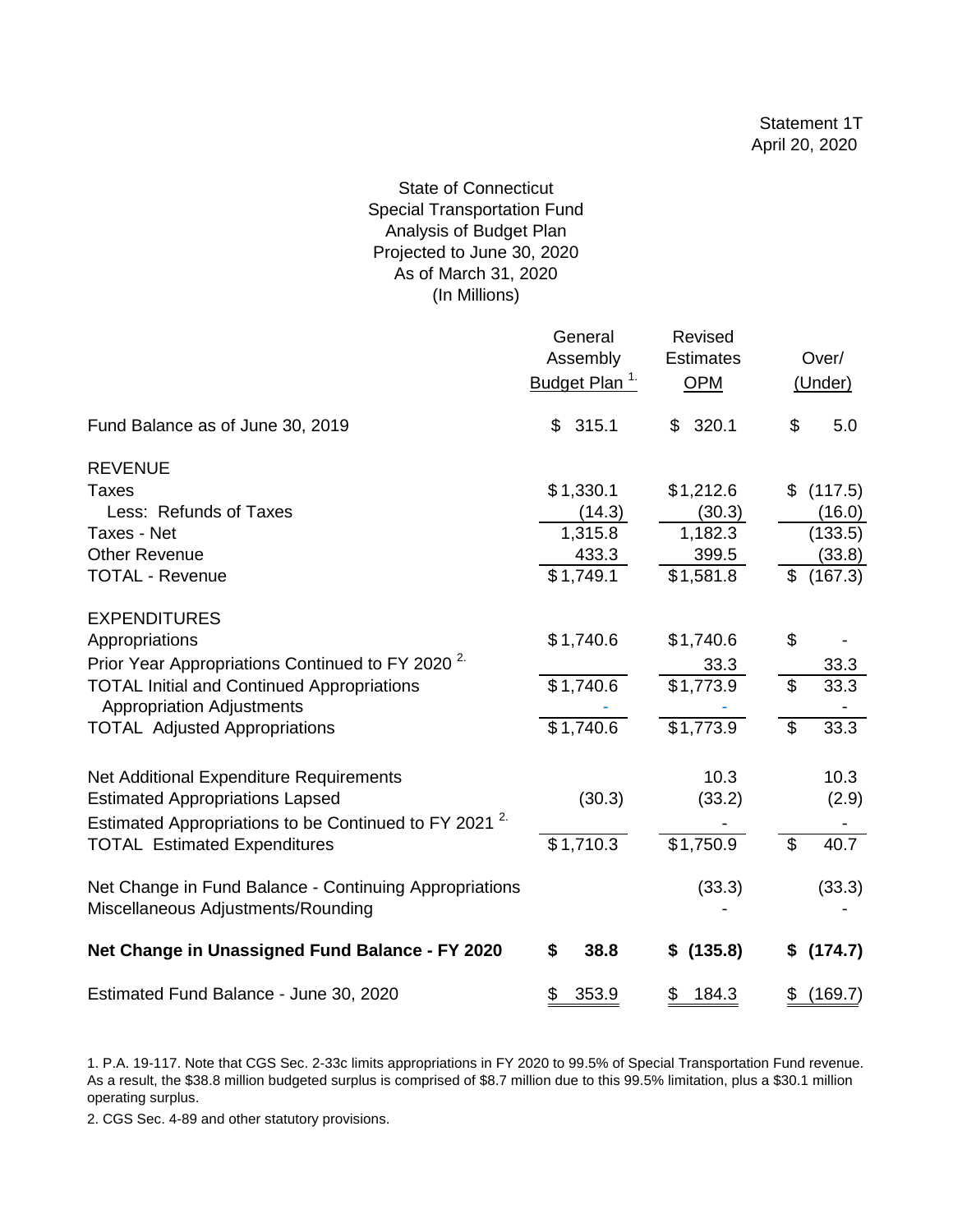# As of March 31, 2020 (In Millions) State of Connecticut Special Transportation Fund Revenue Estimates Projected to June 30, 2020

|                                             | General<br>Assembly<br>Budget Plan <sup>1.</sup> |         |    | Revised          |                  |         |  |
|---------------------------------------------|--------------------------------------------------|---------|----|------------------|------------------|---------|--|
|                                             |                                                  |         |    | <b>Estimates</b> | Over/<br>(Under) |         |  |
|                                             |                                                  |         |    | <b>OPM</b>       |                  |         |  |
| <b>TAXES</b>                                |                                                  |         |    |                  |                  |         |  |
| <b>Motor Fuels</b>                          | \$                                               | 507.2   | \$ | 483.9            | \$               | (23.3)  |  |
| Oil Companies                               |                                                  | 322.9   |    | 255.0            |                  | (67.9)  |  |
| Sales & Use Tax                             |                                                  | 414.3   |    | 389.7            |                  | (24.6)  |  |
| Sales Tax DMV                               |                                                  | 85.7    |    | 84.0             |                  | (1.7)   |  |
| <b>TOTAL - TAXES</b>                        |                                                  | 1,330.1 |    | 1,212.6          |                  | (117.5) |  |
| Less: Refunds of Taxes                      |                                                  | (14.3)  |    | (30.3)           |                  | (16.0)  |  |
| TOTAL - TAXES - NET                         | $\mathcal{S}$                                    | 1,315.8 | \$ | 1,182.3          | \$               | (133.5) |  |
| <b>OTHER REVENUE</b>                        |                                                  |         |    |                  |                  |         |  |
| <b>Motor Vehicle Receipts</b>               | \$                                               | 280.1   | \$ | 260.1            | \$               | (20.0)  |  |
| Licenses, Permits, Fees                     |                                                  | 145.5   |    | 145.5            |                  |         |  |
| Interest Income                             |                                                  | 36.1    |    | 22.3             |                  | (13.8)  |  |
| <b>Federal Grants</b>                       |                                                  | 12.1    |    | 12.1             |                  |         |  |
| Transfers (To)/From Other Funds             |                                                  | (35.5)  |    | (35.5)           |                  |         |  |
| <b>Refunds of Payments</b>                  |                                                  | (5.0)   |    | (5.0)            |                  |         |  |
| <b>TOTAL - OTHER REVENUE</b>                | $\boldsymbol{\mathsf{s}}$                        | 433.3   | \$ | 399.5            | \$               | (33.8)  |  |
| TOTAL - SPECIAL TRANSPORTATION FUND REVENUE | \$                                               | 1,749.1 | \$ | 1,581.8          | \$               | (167.3) |  |

1. Sec. 387 of P.A. 19-117, as adjusted by provisions of P.A. 19-165.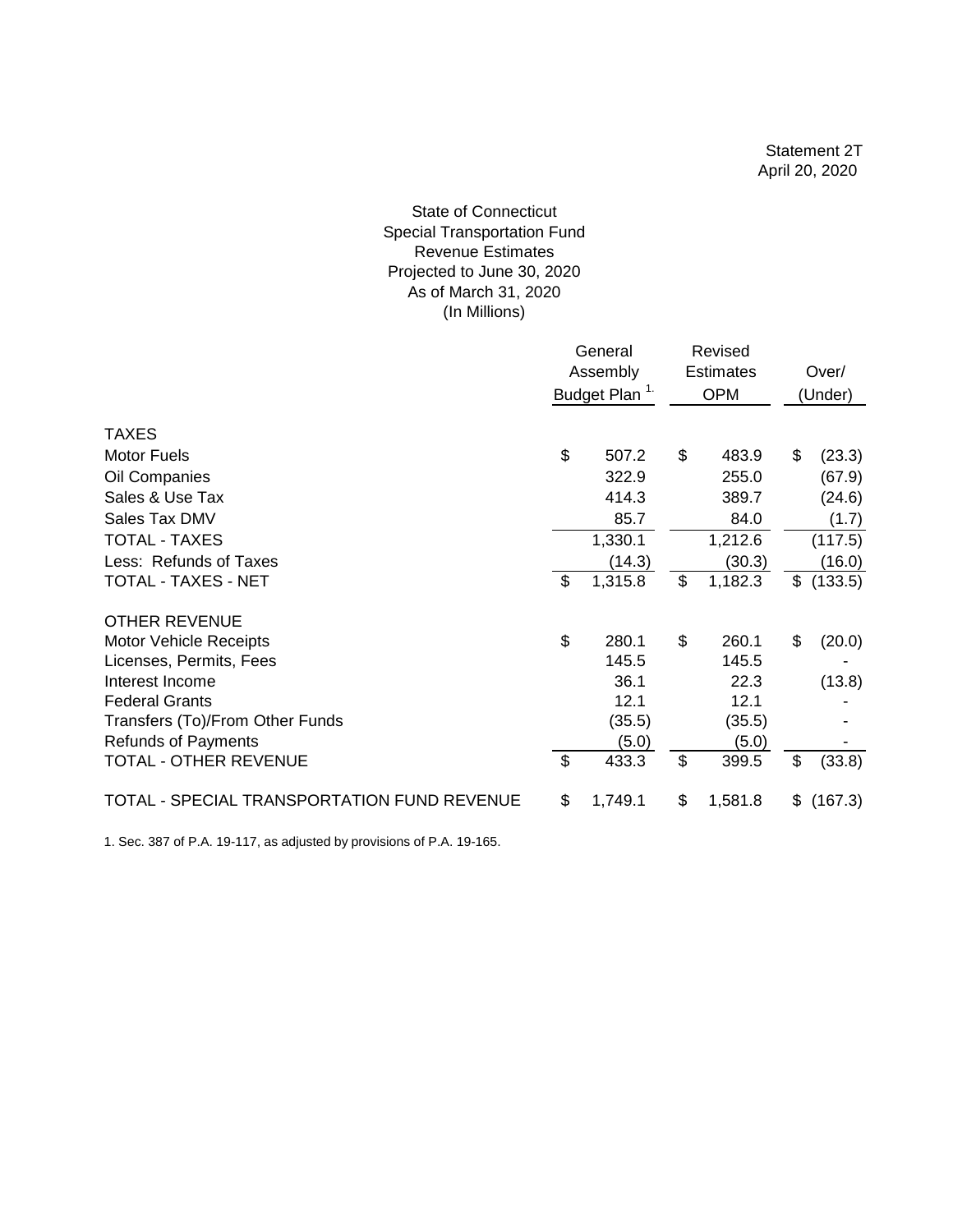Statement 3T April 20, 2020

# State of Connecticut Special Transportation Fund Appropriation Adjustments - Net Additional Requirements Projected to June 30, 2020 As of March 31, 2020

| Department of Administrative Services | 1,000,000    |
|---------------------------------------|--------------|
| Department of Transportation          | 6,320,000    |
| OSC - Fringe Benefits                 | 2,975,000    |
| Total                                 | \$10,295,000 |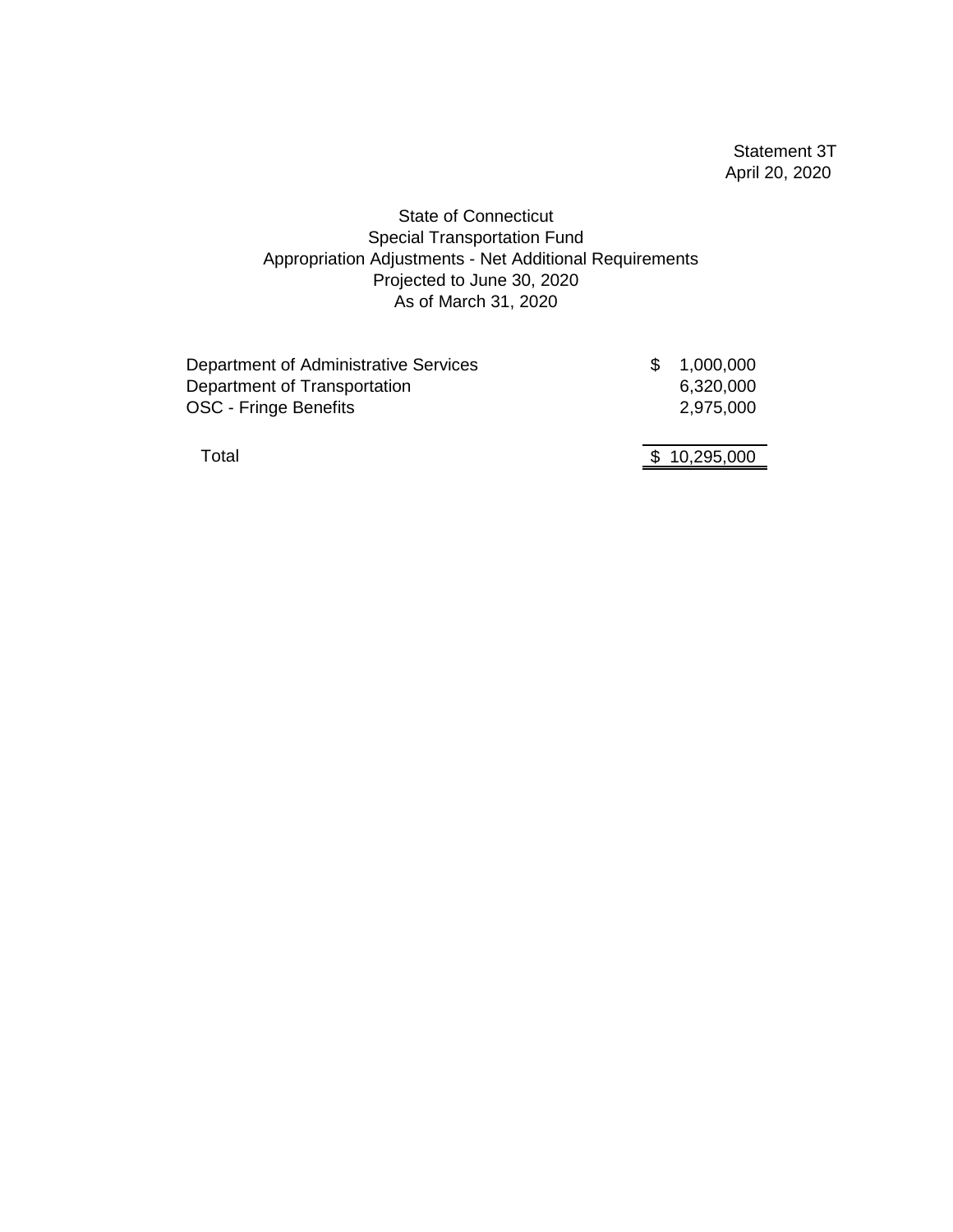State of Connecticut Special Transportation Fund Estimated Lapses Projected to June 30, 2020 As of March 31, 2020

| <b>Unallocated Lapse</b>                            | \$         |
|-----------------------------------------------------|------------|
| Pension and Healthcare Savings (pension portion)    | 15,720,000 |
| Pension and Healthcare Savings (healthcare portion) | 2,580,000  |
| Department of Motor Vehicles                        | 3,500,000  |
| Department of Energy and Environmental Services     | 25,000     |
| <b>OTT - Debt Service</b>                           | 10,000,000 |
| DAS - Workers' Compensation Claims                  | 1,400,000  |
|                                                     |            |
| Total                                               | 33,225,000 |